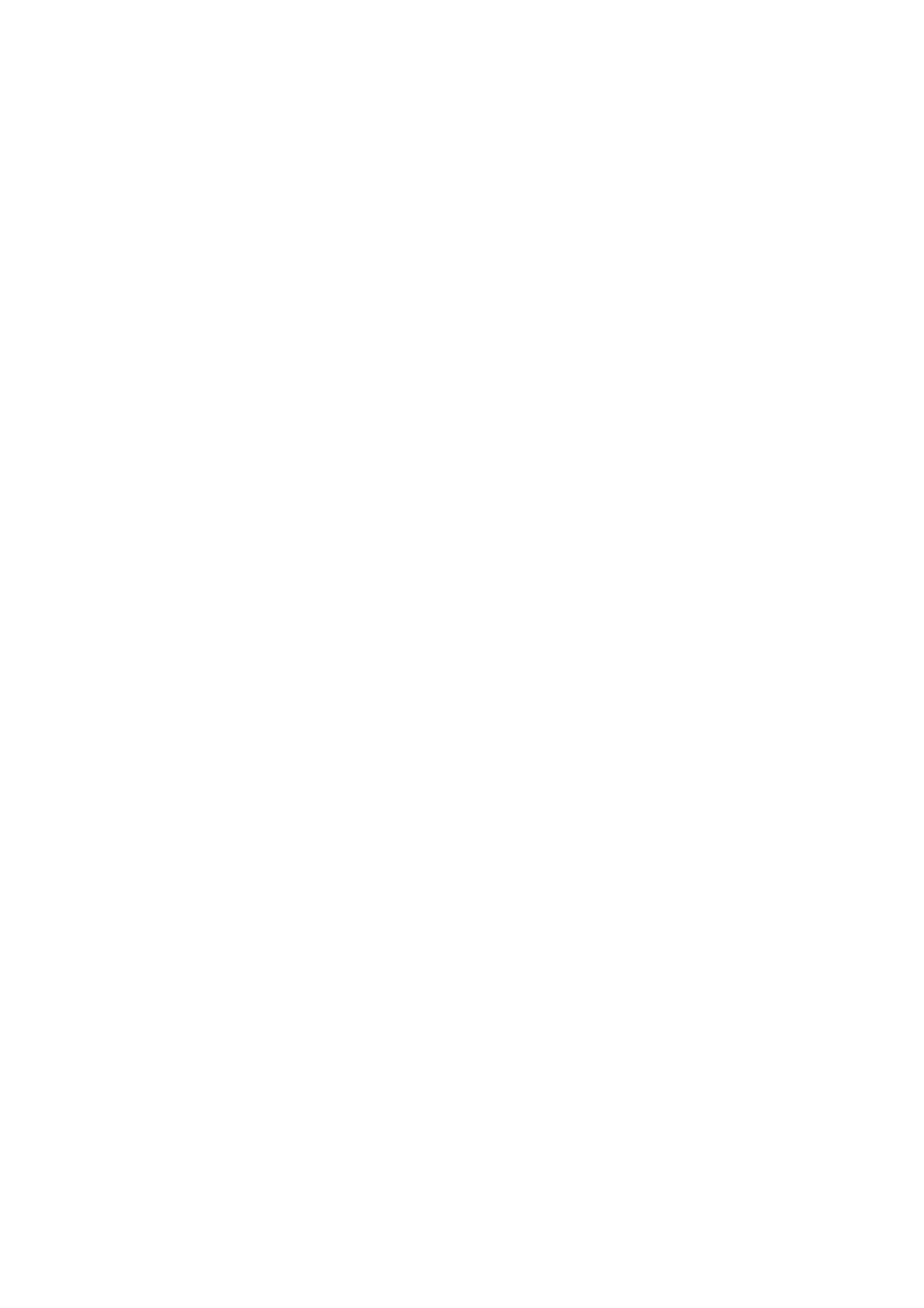#### Western Australia

## Regulations 1964 Regulations 1964

## **Contents**

| 1.   | Citation                                               |   |
|------|--------------------------------------------------------|---|
| 2.   | Terms used                                             |   |
| 3.   | Application for licence, form of                       | 2 |
| 4.   | Licence, form of                                       | 2 |
| 5.   | Medical examinations                                   | 3 |
| 6.   | Expired etc. licences etc. to be delivered to          |   |
|      | Director General                                       | 3 |
| 7.   | Change of address to be notified to Director           |   |
|      | General                                                | 3 |
| 8.   | Licence etc. to be produced on request by police       |   |
|      | officer etc.                                           | 4 |
| 9.   | Replacement licence etc., issue of                     | 4 |
| 10.  | Duplicate controls and mirrors, vehicles used for      |   |
|      | instruction to have                                    | 4 |
| 12.  | Bodies prescribed (Act s. $7(4)$ ); classes of vehicle |   |
|      | prescribed                                             | 5 |
| 12A. | Scope of licence or permit (Sch. 4)                    | 5 |
| 13.  | Fees                                                   | 6 |
| 13A. | Exemption from Act's requirements to pay fees          | 6 |
| 13B. | Exemptions from Act's requirement to be licensed       | 7 |
| 14.  | Offence and penalty                                    | 7 |

As at 01 Jul 2017 Version 07-f0-00 page i Extract from www.slp.wa.gov.au, see that website for further information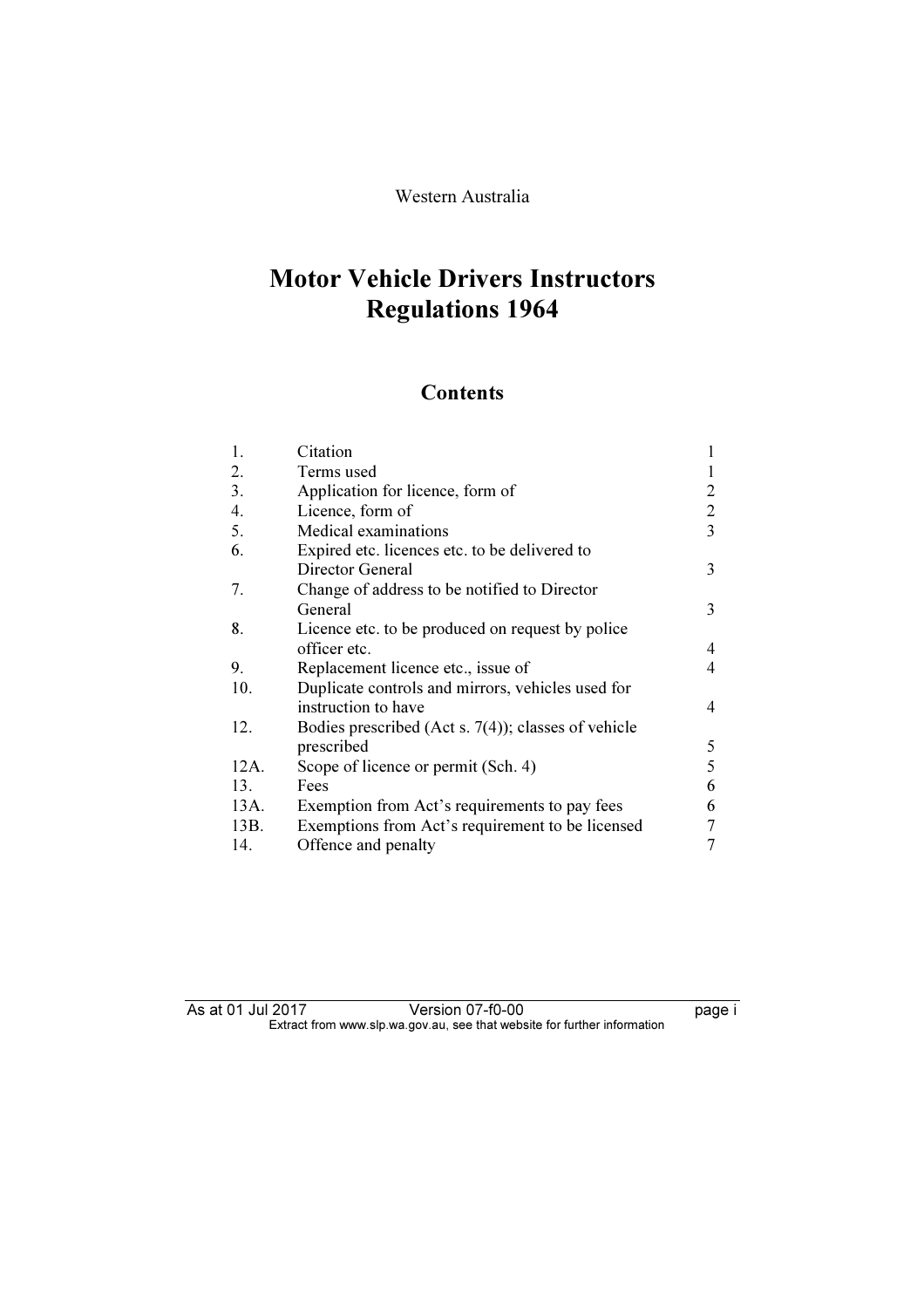#### **Contents**

Schedule 1 — Forms Schedule 2 — Prescribed bodies Schedule 3 — Classes of vehicles Schedule 4 — Scope of a licence or permit **Notes** Compilation table 19 Defined terms

page ii Version 07-f0-00 As at 01 Jul 2017 Extract from www.slp.wa.gov.au, see that website for further information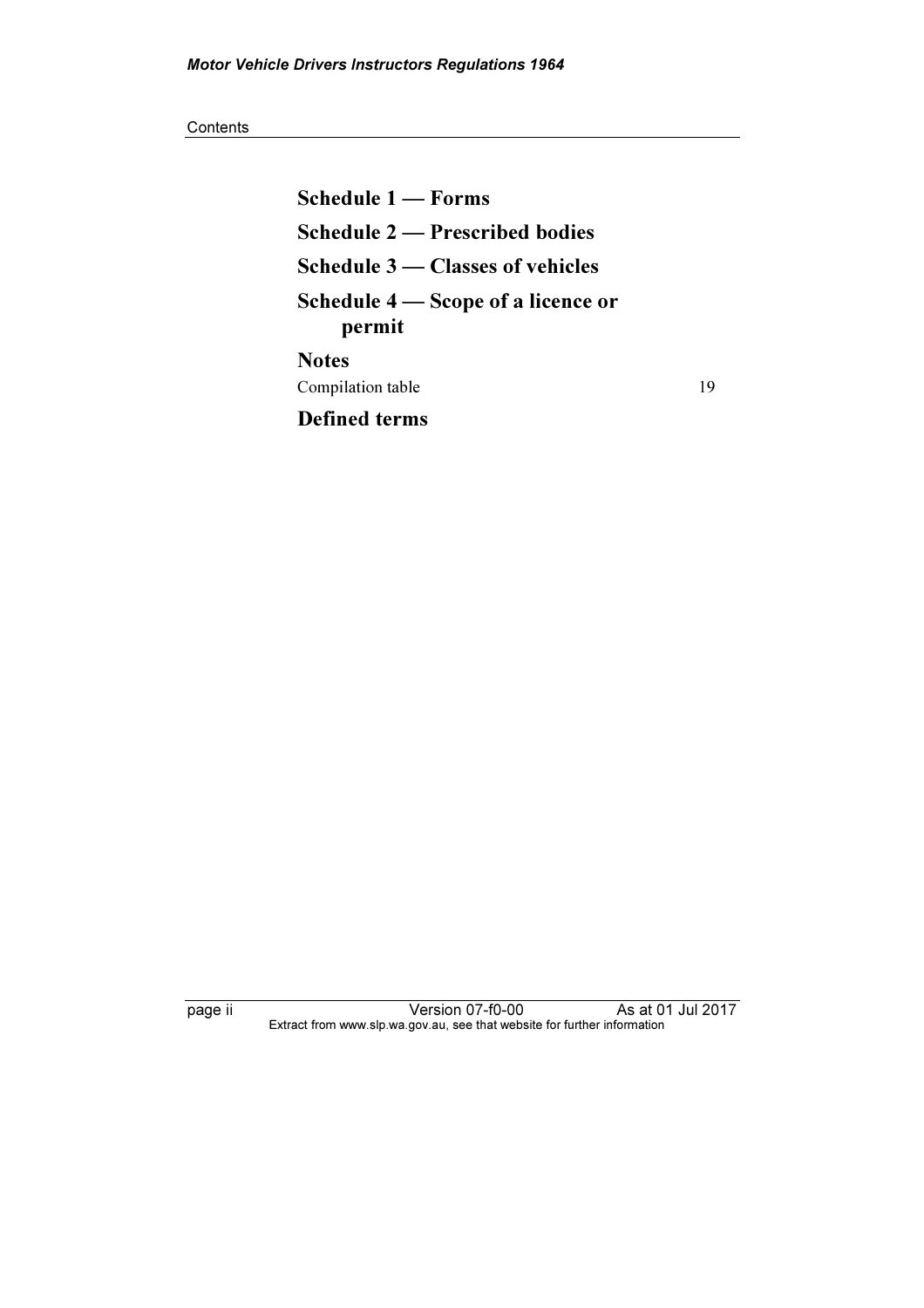Western Australia

Motor Vehicle Drivers Instructors Act 1963

## **Motor Vehicle Drivers Instructors** Motor Vehicle Drivers Instructors Regulations 1964

#### 1. Citation

 These regulations may be cited as the Motor Vehicle Drivers Instructors Regulations 1964<sup>1</sup>.

#### 2. Terms used

In these regulations, unless the contrary intention appears —

axle has the meaning given in the Road Traffic (Authorisation to Drive) Regulations 2014 regulation 3;

Department means the department of the Public Service principally assisting the Minister in the administration of the Act;

GVM has the meaning given in the Road Traffic (Vehicles) Act 2012 section 3(1);

*licensing officer* means a person —<br>(a) employed in, or engaged uno

- employed in, or engaged under a contract of service or a contract for service or otherwise to provide services to, the Department; and
- (b) in that capacity, involved in the assessment of applications for driver's licences under the Road Traffic (Authorisation to Drive) Act 2008 Part 2;

*motor carrier* has the meaning given in the *Road Traffic* (Authorisation to Drive) Regulations 2014 regulation 3;

As at 01 Jul 2017 Version 07-f0-00 page 1<br>Extract from www.slp.wa.gov.au, see that website for further information  $\mathbf{F}$  from which was the set that we besite for further information  $\mathbf{F}$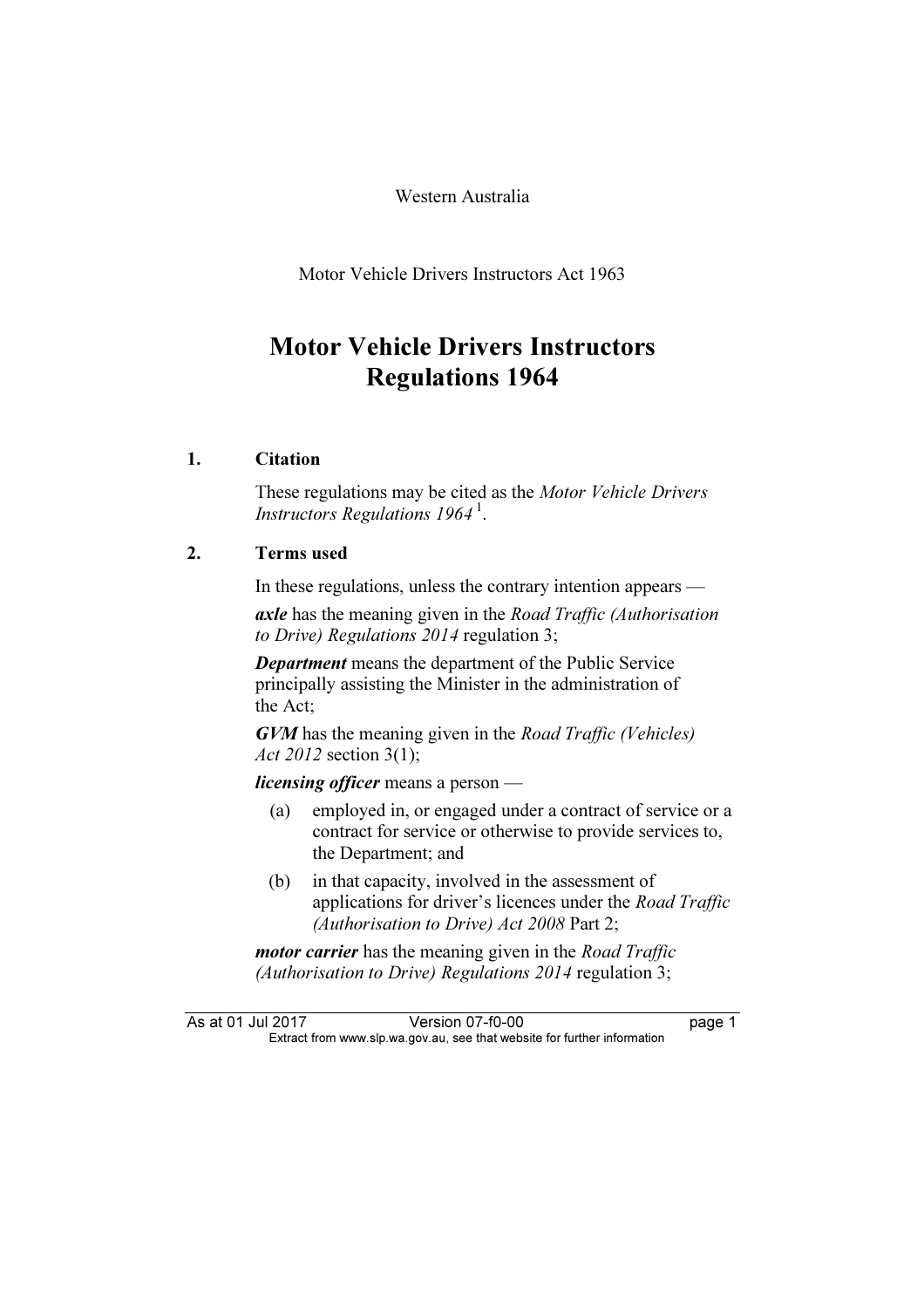motor cycle has the meaning given in the Road Traffic (Authorisation to Drive) Regulations 2014 regulation 3;

motor vehicle means a self-propelled vehicle that is not operated on rails but does not include a power assisted pedal cycle, and the expression does not include a trailer attached to the vehicle;

*relevant authority*, in relation to a vehicle, means —<br>(a) if the vehicle has never been licensed or regis

- if the vehicle has never been licensed or registered but the vehicle is used or is intended to be used in this State — the Director General; or
- (b) if the vehicle was last licensed in this State the Director General; or
- (c) if the vehicle was last licensed or registered in another State or a Territory — the authority in that State or Territory whose functions most nearly correspond to those of the Director General;

semi-trailer has the meaning given in the Road Traffic (Vehicles) Regulations 2014 regulation 3;

trailer has the meaning given in the Road Traffic (Vehicles) Regulations 2014 regulation 3.

[Regulation 2 inserted in Gazette 27 Apr 2001 p. 2203-4; amended in Gazette 11 Jul 2006 p. 2545; 28 Nov 2006 p. 4894; 22 Jun 2007 p. 2876; 13 Jun 2008 p. 2525; 8 Jan 2015 p. 57-8.]

#### 3. Application for licence, form of

 Every application for a licence shall be made in the form of Form 1 in Schedule 1.

[Regulation 3 amended in Gazette 30 Jan 2001 p. 618.]

#### 4. Licence, form of

A licence shall be in the form of Form 2 in Schedule 1.

 [Regulation 4 inserted in Gazette 9 Jul 1976 p. 2367; amended in Gazette 30 Jan 2001 p. 619.]

page 2 Version 07-f0-00 As at 01 Jul 2017<br>Extract from www.slp.wa.gov.au, see that website for further information  $\mathbf{F}$  from which was the set that we besite for further information  $\mathbf{F}$ 

r. 3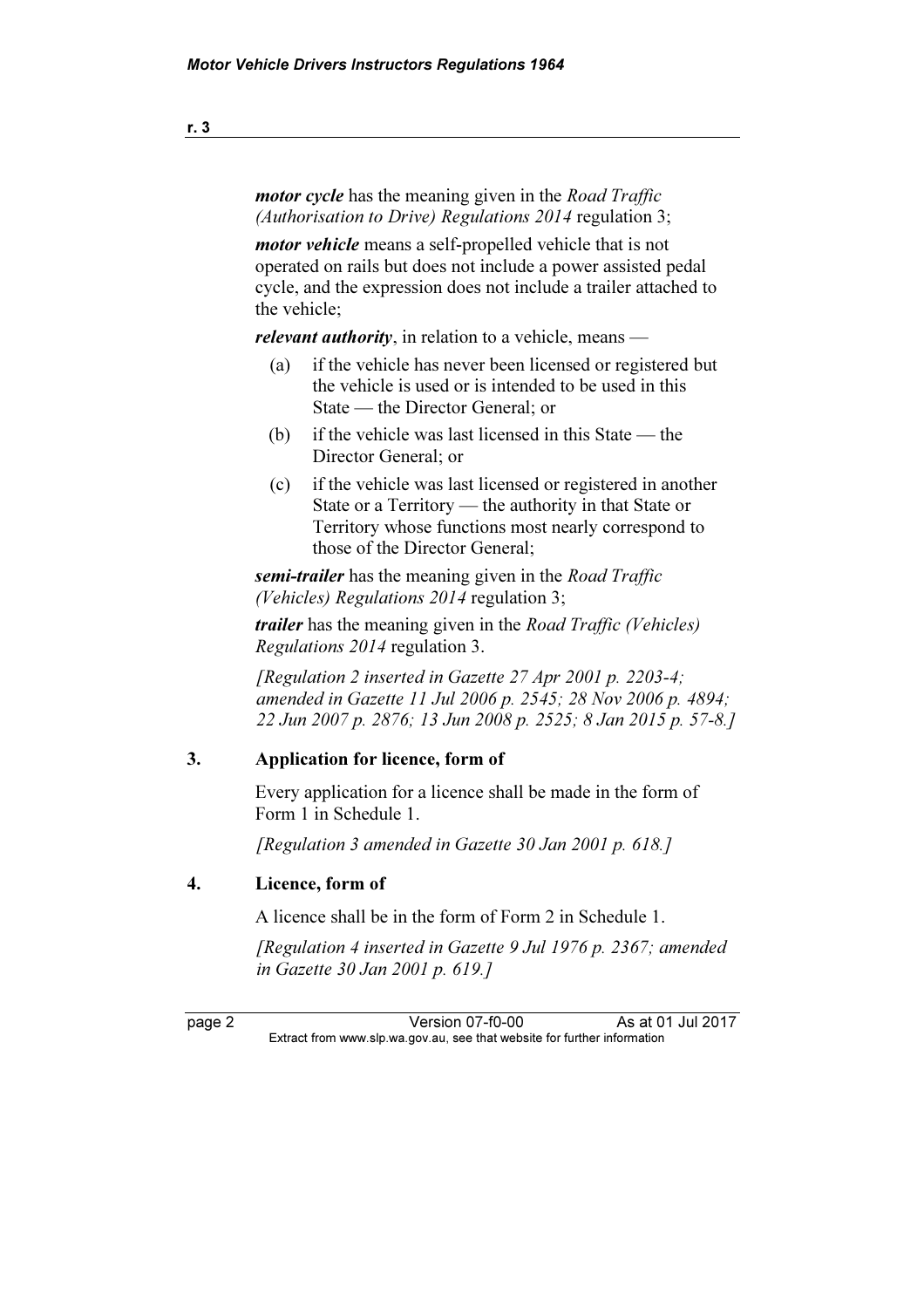#### 5. Medical examinations

- (1) In any case where the Director General requires an applicant for, or the holder of, a licence to undergo a medical test, the licence shall not issue or, as the case may require, the licence is inoperative, until the applicant or holder produces the certificate of a legally qualified medical practitioner, nominated by the Director General certifying that, in the opinion of the medical practitioner, the applicant or holder is physically fit to act as a motor vehicle driving instructor.
- (2) Every medical certificate obtained pursuant to this regulation shall —
	- (a) be in a form required or supplied by the Director General; and
	- (b) speak as to the visual acuity of the applicant for, or holder of, the licence.

 [Regulation 5 amended in Gazette 30 May 1975 p. 1604; 2 Feb 1982 p. 397; 31 Jan 1997 p. 674.]

#### 6. Expired etc. licences etc. to be delivered to Director General

 The holder of a licence or permit shall, within 3 days after its expiration, suspension or cancellation, deliver up the licence or permit to the Director General.

[Regulation 6 amended in Gazette 30 May 1975 p. 1604; 2 Feb 1982 p. 397; 31 Jan 1997 p. 674.]

#### 7. Change of address to be notified to Director General

 Where, subsequent to the issue of the licence or permit, the holder changes his address, he shall notify the Director General of that fact, within 7 days after the change.

 $[Requlation 7$  amended in Gazette 30 May 1975 p. 1604; 2 Feb 1982 p. 397; 31 Jan 1997 p. 674.]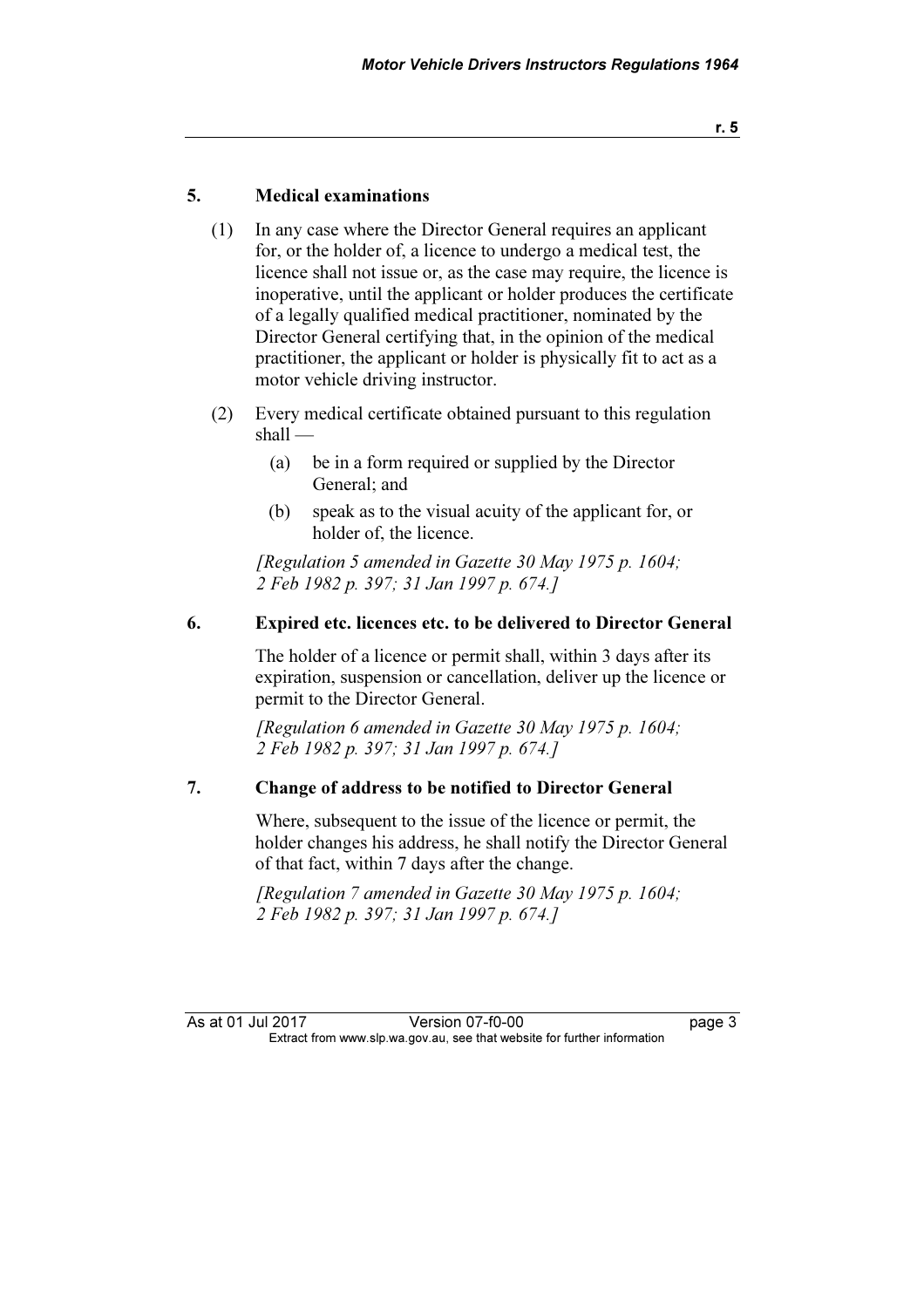#### 8. Licence etc. to be produced on request by police officer etc.

 The holder of a licence or permit shall produce it for inspection, at the request of a member of the Police Force, a Traffic Inspector, a licensing officer or a person wishing to receive, or who has received, driving instructions from the holder.

 [Regulation 8 amended in Gazette 30 May 1975 p. 1604; 9 Jul 1976 p. 2367; 2 Feb 1982 p. 397; 11 Jul 2006 p. 2545.]

#### 9. Replacement licence etc., issue of

 Where the Director General is satisfied that a licence or permit has been lost, mutilated, or destroyed, he may, on payment of the fee prescribed by these regulations, cause a replacement licence or permit to be issued; and the original licence or permit is, thereupon, of no force or effect.

 [Regulation 9 amended in Gazette 30 May 1975 p. 1605; 2 Feb 1982 p. 397; 31 Jan 1997 p. 674.]

#### 10. Duplicate controls and mirrors, vehicles used for instruction to have

 Unless it is exempted by the Director General or it is provided by a person who is exempt under regulation 13B, every motor car, motor wagon and articulated vehicle provided by a driving instructor for the purposes of instruction shall be fitted with —

- (a) duplicate controls that
	- (i) are located directly in front of the seat beside the driver;
	- (ii) readily enable the instructor to control the vehicle by effectively braking the vehicle and either disengaging the transmission or switching off the ignition;

and

| x<br>۰. |  |
|---------|--|
|---------|--|

**Page 4 Version 07-f0-00** As at 01 Jul 2017<br>Extract from www.slp.wa.gov.au, see that website for further information  $\mathbf{F}$  from which was the set that we besite for further information  $\mathbf{F}$ 

r. 8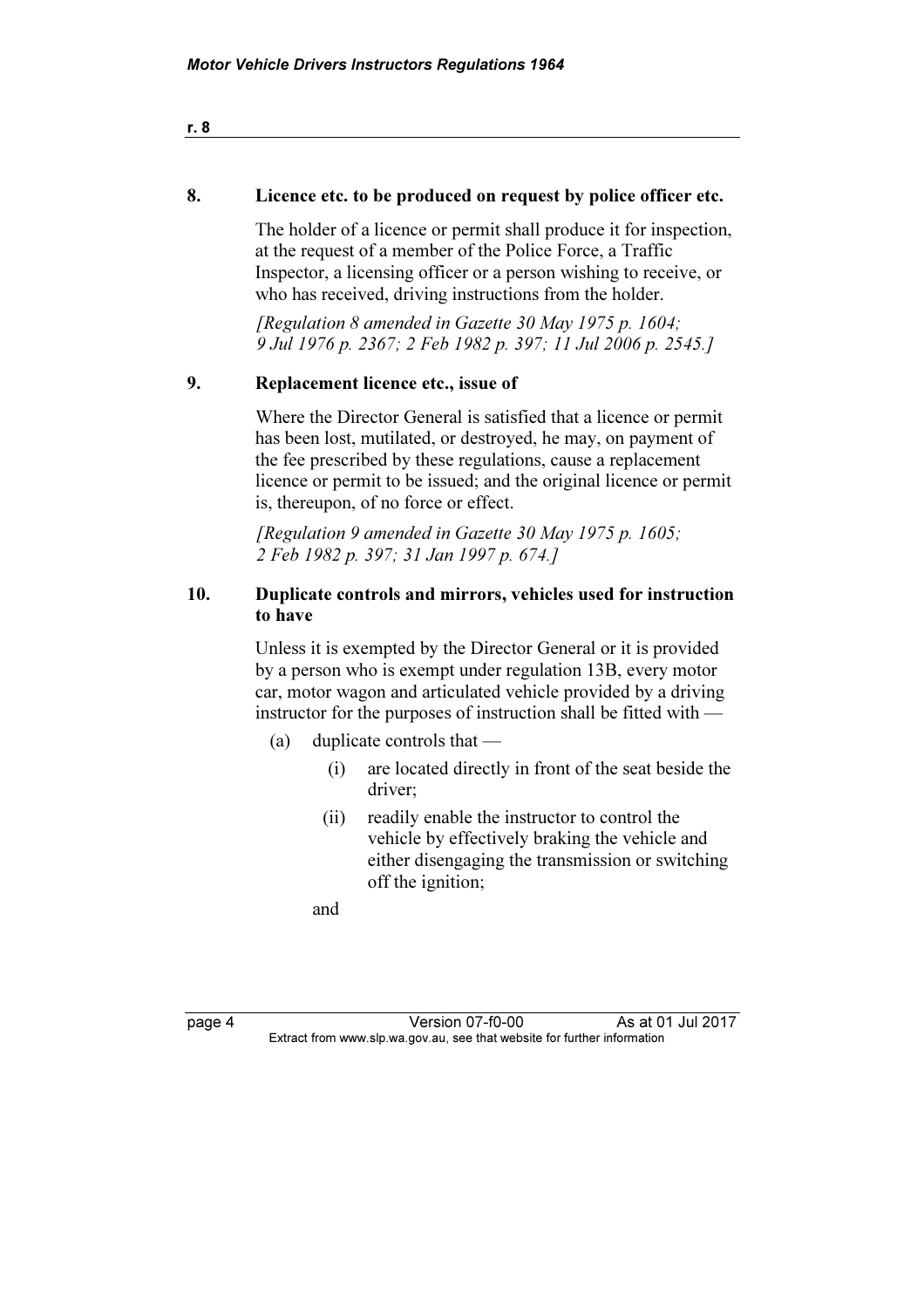(b) an approved rear vision mirror fitted in a position approved by the Director General for use of the instructor.

 [Regulation 10 inserted in Gazette 29 Oct 1976 p. 4120; amended in Gazette 2 Feb 1982 p. 397; 31 Jan 1997 p. 674; 28 Jun 2013 p. 2803.]

[11. Deleted in Gazette 30 Dec 2004 p. 6954.]

#### 12. Bodies prescribed (Act s. 7(4)); classes of vehicle prescribed

- (1) A body listed in Schedule 2 is a prescribed body for the purposes of section 7(4) of the Act and the certificate issued by a body in accordance with that section shall set out the class of vehicle in respect of which the certificate holder has been found competent to act as a driving instructor.
- (2) For the purposes of the Act and of these regulations, the classes of motor vehicle in respect of which drivers instructors licences and permits are issued are the classes set out in Schedule 3.
- (3) When Schedule 3 describes a motor vehicle, other than one of class MC, it means a motor vehicle of the kind described whether or not it is attached to a trailer that the motor vehicle may be used to tow according to the *Road Traffic* (Authorisation to Drive) Regulations 2014 Schedule 4.

[Regulation 12 amended in Gazette  $28$  Jun 1973 p. 2451; 9 Jul 1976 p. 2367; 2 Feb 1982 p. 397; 24 May 1985 p. 1764; 15 Jan 1988 p. 76; 10 Aug 1990 p. 3906; 30 Jan 2001 p. 619; 27 Apr 2001 p. 2204-5; 13 Jun 2008 p. 2525; 8 Jan 2015 p. 58.]

#### 12A. Scope of licence or permit (Sch. 4)

 A person who holds a licence or permit in respect of a motor vehicle of a class specified in Schedule 4 column 1 is entitled to act as an instructor in respect of a motor vehicle of that class and any vehicle specified in column 2 opposite that class.

[Regulation 12A inserted in Gazette 27 Apr 2001 p. 2205.]

As at 01 Jul 2017 Version 07-f0-00 page 5<br>Extract from www.slp.wa.gov.au, see that website for further information  $\mathbf{F}$  from which was the set that we besite for further information  $\mathbf{F}$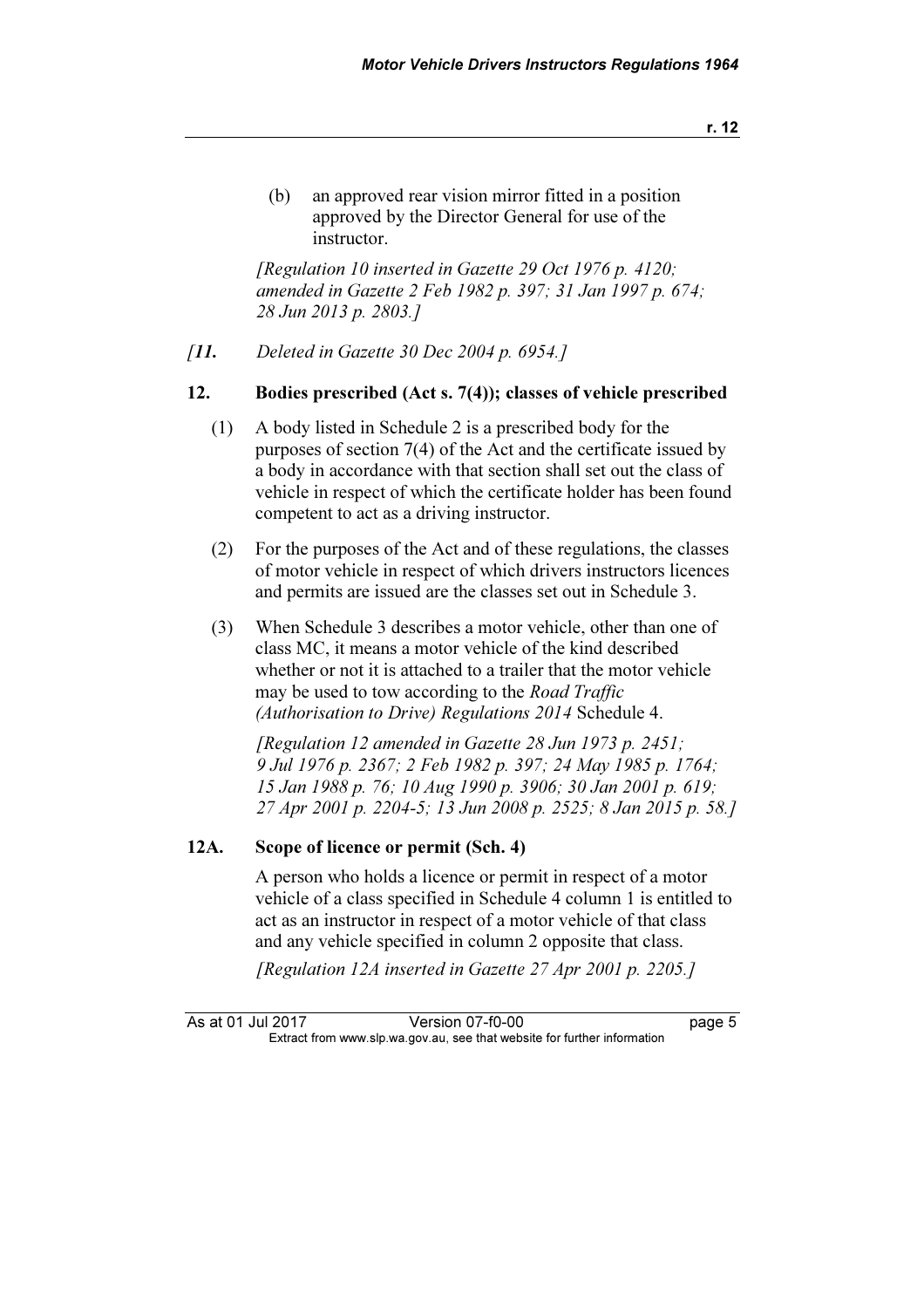#### r. 13

#### 13. Fees

 The fees specified in the Table are payable for the matters specified in the Table.

Table

| і апіс |                                                                                         |          |
|--------|-----------------------------------------------------------------------------------------|----------|
| Item   | <b>Description</b>                                                                      | Fee      |
| 1.     | An application for the initial grant of<br>a licence under section $7(1)$ of the<br>Act | \$94.60  |
| 2.     | The issue of an instructor's permit                                                     | \$5.10   |
| 3.     | The issue of an instructor's licence                                                    | \$5.35   |
| 4.     | Test by the Director General under<br>section $7(3)$ of the Act                         | \$161.80 |
| 5.     | The issue of a replacement licence or<br>permit                                         | \$7.80   |

 [Regulation 13 inserted in Gazette 29 May 2015 p. 1883; amended in Gazette 14 Jun 2016 p. 1991; 23 Jun 2017 p. 3259.]

#### 13A. Exemption from Act's requirements to pay fees

- (1) The Director General may exempt from the provisions of the Act relating to the payment of the prescribed fee an application for a licence or permit from, and the issue of a licence or permit or renewal thereof to, a person who is —
	- (a) in the Police Force of Western Australia, the Department of Education and Training or a school or institution approved by the Director General and is the holder of a Certificate of Competency issued by a body listed in Schedule 2; or
	- (b) employed as a driving instructor —

| C<br>е<br>۰ |  |
|-------------|--|
|-------------|--|

**Page 6 Version 07-f0-00** As at 01 Jul 2017<br>Extract from www.slp.wa.gov.au, see that website for further information  $\mathbf{F}$  from which was the set that we besite for further information  $\mathbf{F}$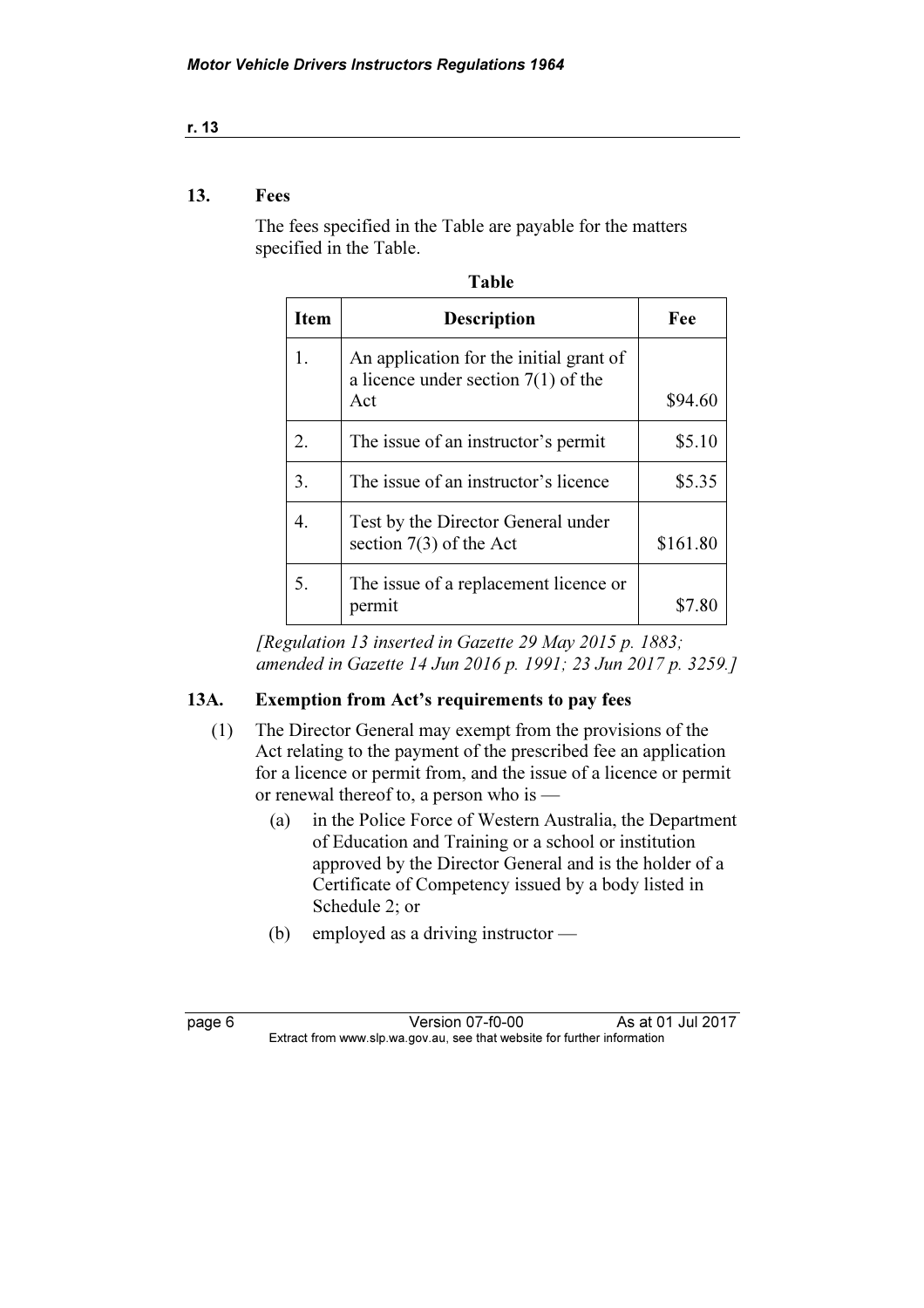- (i) in the department of the Public Service principally assisting in the administration of the Fire and Emergency Services Act 1998; or
- (ii) by the Public Transport Authority of Western Australia or such other body as is approved by the Director General.
- (2) Every licence or permit issued pursuant to this regulation shall have specified in it a condition that the holder will not, until the appropriate fee has been paid, act as a driving instructor other than in the course of his employment with the employer described in subregulation (1).

[Regulation 13A inserted in Gazette 9 Feb 1970 p. 369; amended in Gazette 30 May 1975 p. 1605; 9 Jul 1976 p. 2368; 2 Feb 1982 p. 397; 10 Jun 1988 p. 1906; 31 Jan 1997 p. 674; 30 Jan 2001 p. 619; 19 Feb 2013 p. 997; 8 Jan 2015 p. 59.]

#### 13B. Exemptions from Act's requirement to be licensed

A person is exempt from section  $5(1)$  of the Act if —

- (a) the only consideration he or she receives for acting as a driving instructor is either or both of the following —
	- (i) the reimbursement of reasonable expenses he or she incurs in so acting;
	- (ii) remuneration that he or she would receive even if he or she did not so act;

and

 (b) he or she does not act as a driving instructor on a full-time basis.

[Regulation 13B inserted in Gazette 28 Jun 2013 p. 2803-4.]

#### 14. Offence and penalty

Every person who —

 (a) commits a breach of, or fails to comply with, the provisions of these regulations; or

As at 01 Jul 2017 Version 07-f0-00 page 7<br>Extract from www.slp.wa.gov.au, see that website for further information  $\mathbf{F}$  from which was the set that we besite for further information  $\mathbf{F}$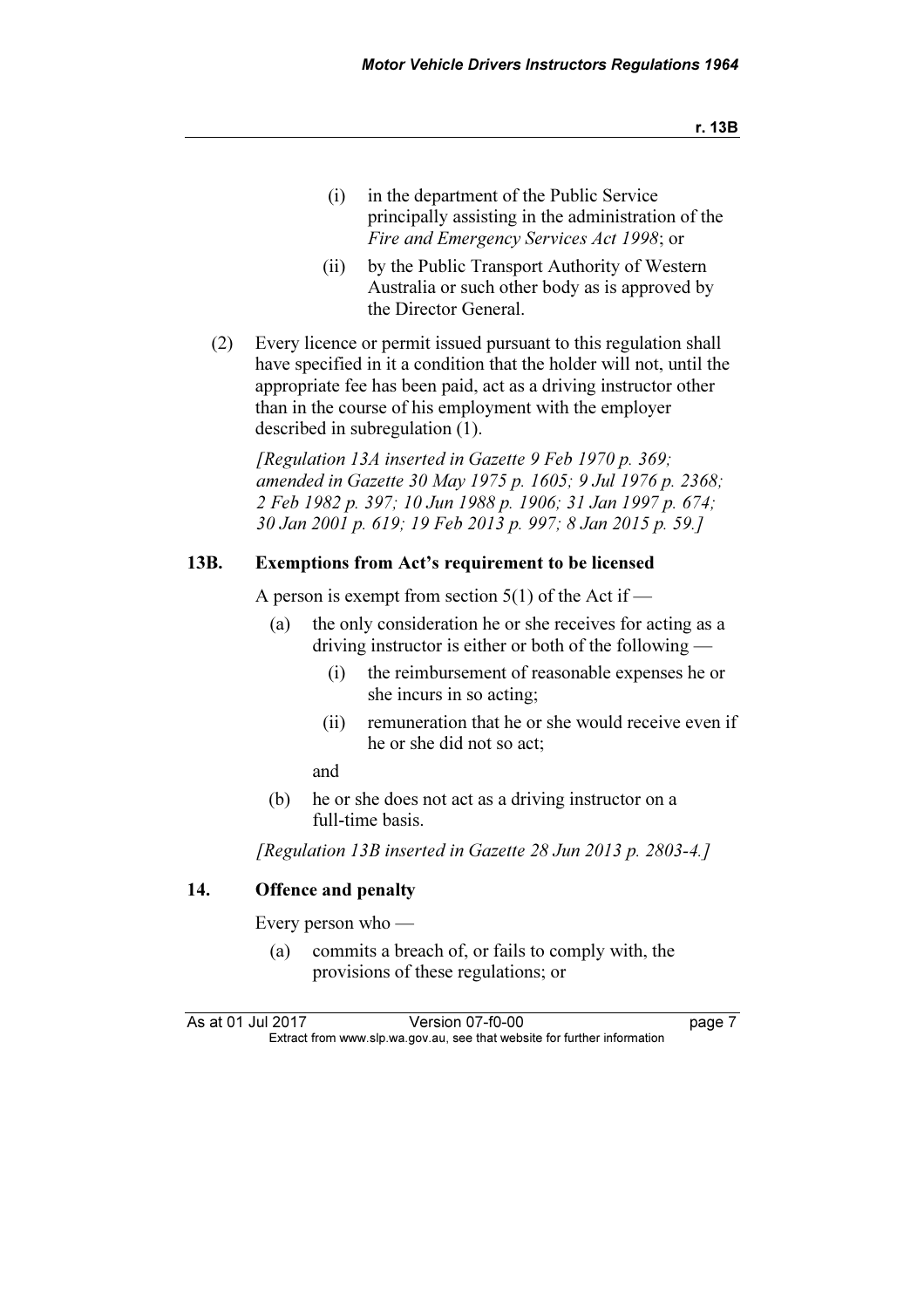| ٠ | ٧ |  |
|---|---|--|
|   |   |  |

 (b) wilfully makes a false or misleading statement or wilfully furnishes any false or misleading information in, or in connection with, an application for a licence or permit,

commits an offence and is liable to a penalty of \$500.

 [Regulation 14 amended in Gazette 5 Sep 1968 p. 2685; 10 Jun 1988 p. 1906.]

page 8 Version 07-f0-00 As at 01 Jul 2017 Extract from www.slp.wa.gov.au, see that website for further information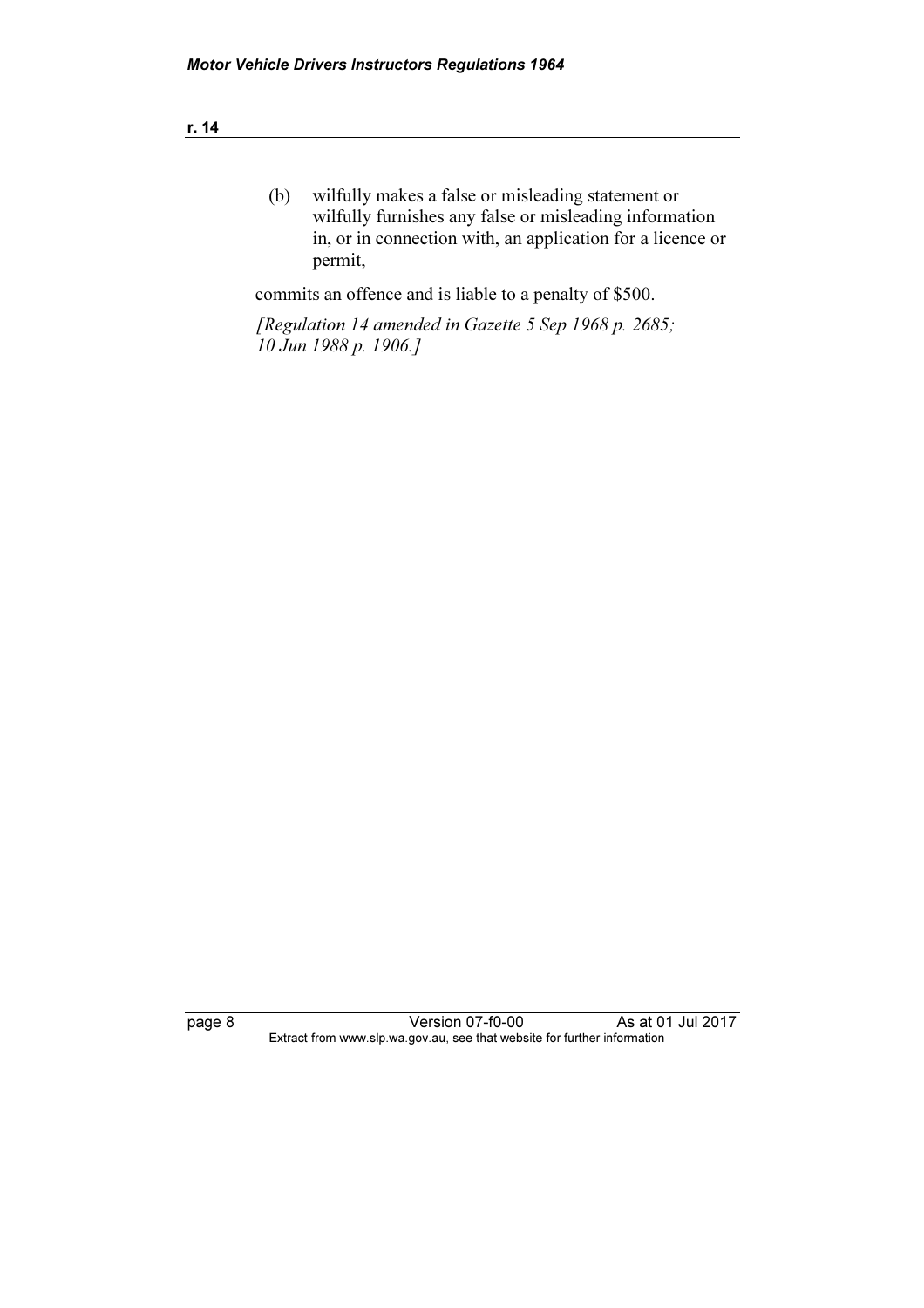### Schedule 1 — Forms

[r. 3 and 4]

[Heading inserted in Gazette 30 Jan 2001 p. 619.]

Form No. 1

#### Western Australia

Motor Vehicle Drivers Instructors Act 1963

#### APPLICATION FOR LICENCE UNDER THE MOTOR VEHICLE DRIVERS INSTRUCTORS ACT

#### INFORMATION FOR APPLICANT:

7 types of driving instructors' licences are issued as follows —

#### No. Classes of motor vehicle for driving tuition

- 1. R A motor cycle or a motor carrier.
- 2. C A motor vehicle, other than a motor cycle or motor carrier, that has a GVM not exceeding 4.5 t and that is equipped to seat not more than 12 adults including the driver.
- 3. LR A motor vehicle, other than a motor cycle or motor carrier, that —
	- (a) has a GVM not exceeding 4.5 t and that is equipped to seat more than 12 adults including the driver; or
	- (b) has a GVM exceeding 4.5 t but not exceeding 8 t.
- 4. MR A motor vehicle, other than a motor cycle or motor carrier, that has 2 axles and a GVM exceeding 8 t.
- 5. HR A motor vehicle, other than a motor cycle or motor carrier, that has 3 or more axles and a GVM exceeding 8 t.
- 6. HC A motor vehicle that is attached to
	- (a) a semi-trailer; or
	- (b) a trailer that has a GVM exceeding 9 t.
- 7. MC Any other motor vehicle.

As at 01 Jul 2017 Version 07-f0-00 page 9<br>Extract from www.slp.wa.gov.au, see that website for further information  $\mathbf{F}$  from which was the set that we besite for further information  $\mathbf{F}$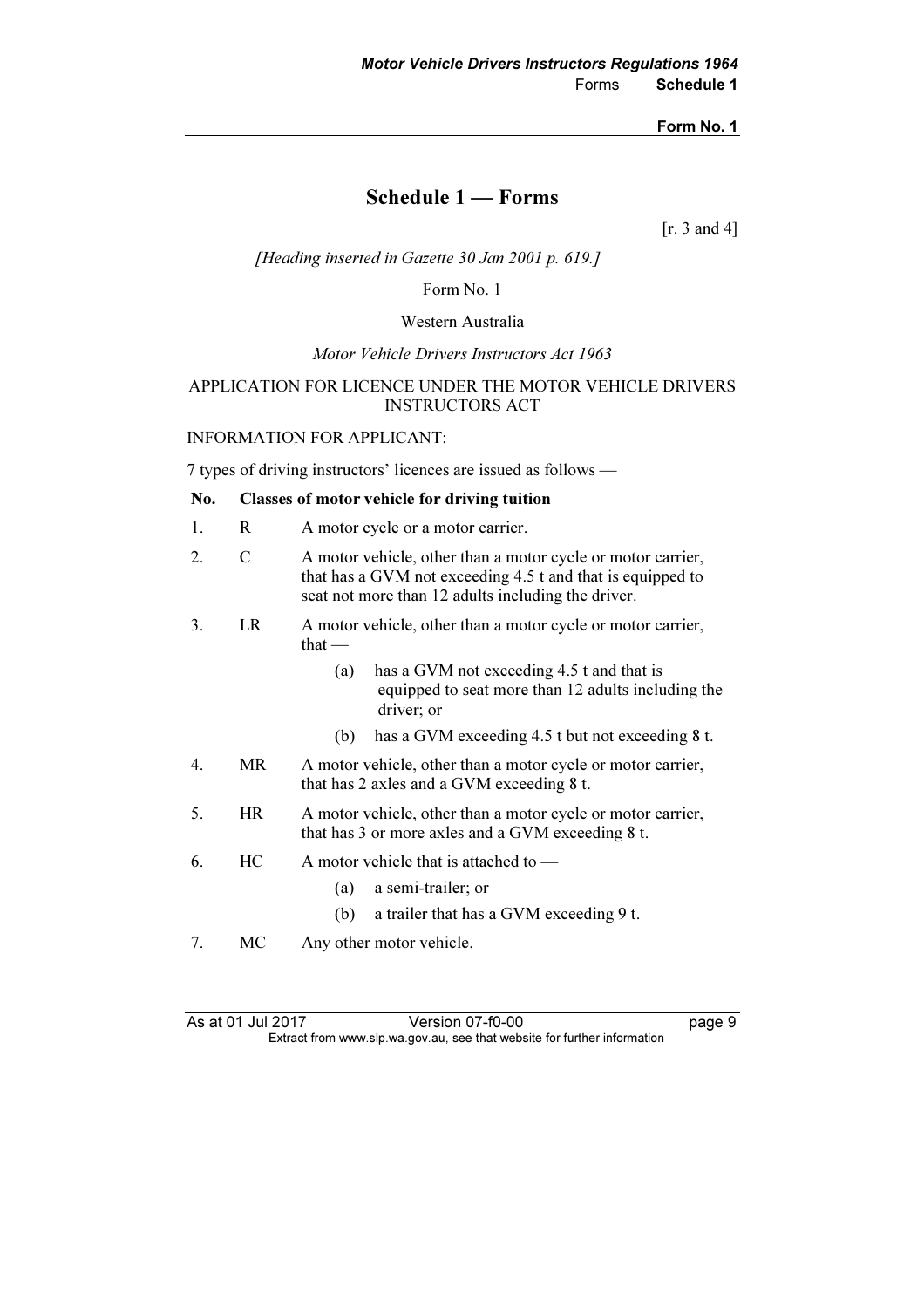IMPORTANT — An applicant must have held an appropriate type of driver's licence for at least 3 years and must be at least 21 years of age.

APPLICATION:

| <b>Miss</b> | Christian names (in full) | Surname (block letters) |
|-------------|---------------------------|-------------------------|
|             |                           |                         |

(Insert full residential address)

hereby apply for a type ..................... motor vehicle driving instructor's licence. (Insert 1, 2, 3, 4, 5, 6 or 7 — see above)

I declare that the questions overleaf have been read by me and that the answers to such questions were written by me and, to the best of my knowledge and belief, are correct.

Date .........................................

Signature of Applicant ...................................

#### CERTIFICATE BY OFFICER RECEIVING APPLICATION

I certify that —

- (a) The declaration above has been read and signed by the applicant in my presence.
- (b) I have impressed upon him that such questions must be answered fully and correctly.
- (c) I have inspected the licence mentioned in the answer to Question 1 overleaf and have verified that the answers given in Items (a), (b) and (c) correspond with particulars on such licence.

Date ....................................

Signature ............................................

#### SEE OVER.

CAUTION: Any person who by false statement or misrepresentation obtains or attempts to obtain a licence, renders himself liable to a penalty of FIVE HUNDRED DOLLARS (\$500), and any licence so obtained may be cancelled.

page 10 Version 07-f0-00 As at 01 Jul 2017<br>Extract from www.slp.wa.gov.au, see that website for further information  $\mathbf{F}$  from which was the set that we besite for further information  $\mathbf{F}$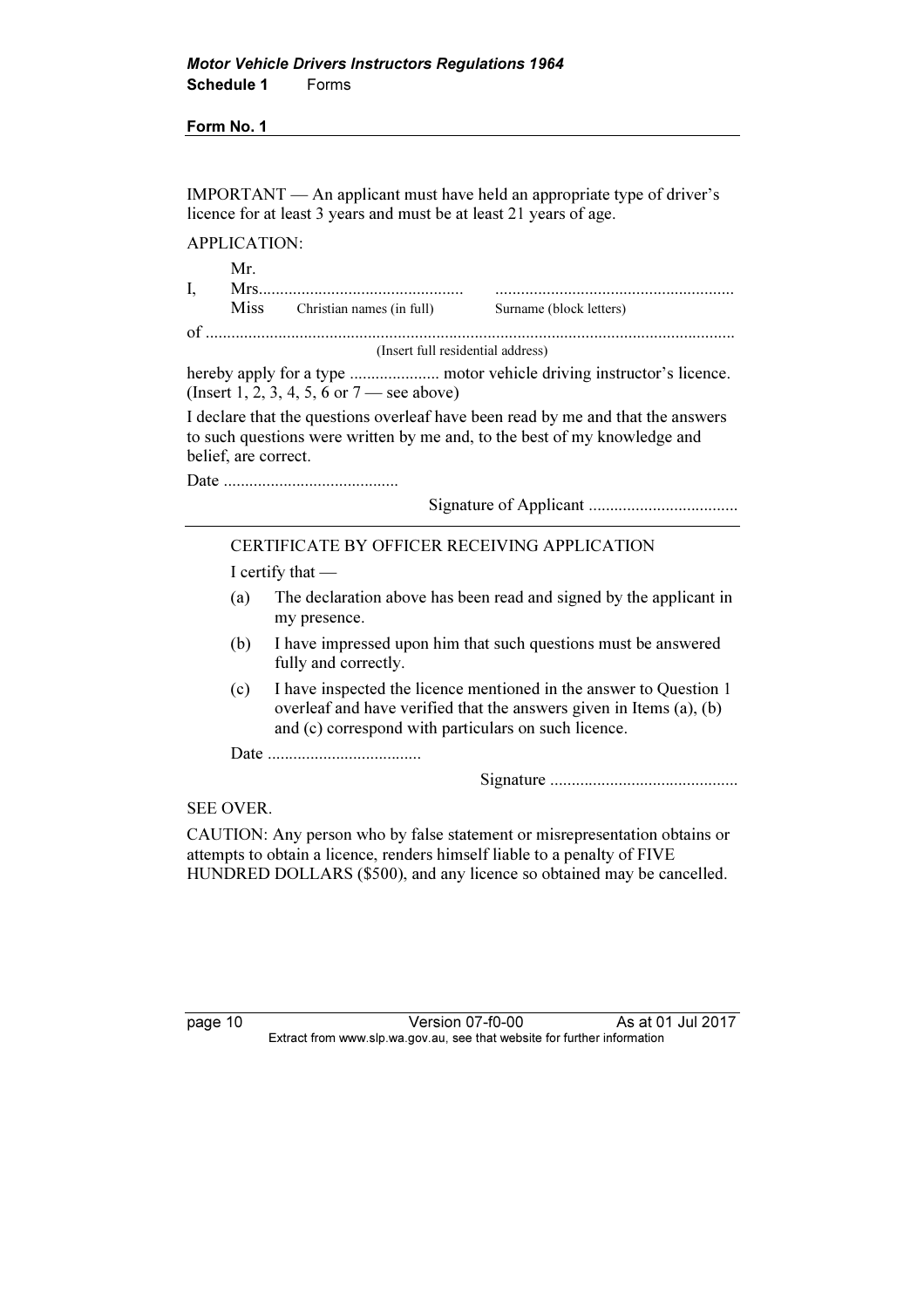The answer to each of the following Questions 1 to 10 must be written by the applicant.

| $\overline{1}$ . | Have you been, or are you now, the holder of a                              |       |  |
|------------------|-----------------------------------------------------------------------------|-------|--|
|                  | licence, issued in Western Australia or elsewhere, to                       |       |  |
|                  |                                                                             |       |  |
|                  | If so, please state $-$                                                     |       |  |
|                  | (a) the name of the State or Country where the                              |       |  |
|                  |                                                                             |       |  |
|                  | the number of the licence and, if licence issued<br>(b)                     |       |  |
|                  | in Western Australia, the class of the licence                              |       |  |
|                  |                                                                             |       |  |
|                  | Note — The licence must be produced for inspection by the officer receiving |       |  |
|                  | the application.                                                            |       |  |
| 2.               | Are your Christian names, surname and residential                           |       |  |
|                  |                                                                             |       |  |
|                  | How long have you lived at the address?                                     |       |  |
|                  | If less than 6 months, give previous addresses                              |       |  |
| $rac{3}{4}$      | What is the date and place of your birth? Date                              | Place |  |
|                  | What is the name and address of your<br>(a)                                 |       |  |
|                  | employer(s) during the last 6 months?                                       |       |  |
|                  | (b) In what capacity were you employed?                                     |       |  |
|                  | (c) When and for how long did you work for                                  |       |  |
|                  |                                                                             |       |  |
| 5.               | Have you successfully completed a course of                                 |       |  |
|                  | training or passed a qualifying examination as a                            |       |  |
|                  |                                                                             |       |  |
|                  | If the answer is "Yes" full particulars must be shown                       |       |  |
| 6.               | What are the names and addresses of two (2) persons                         |       |  |
|                  | who have known you personally and well for at least                         |       |  |
|                  | 12 months to whom references can be made as to                              |       |  |
|                  |                                                                             |       |  |
|                  | (NOTE - THE NAMES OF RELATIVES (INCLUDING                                   |       |  |
|                  | A DE FACTO PARTNER) AND IMMEDIATE PAST                                      |       |  |
|                  | EMPLOYERS SHOULD NOT BE FURNISHED.                                          |       |  |
|                  | The names furnished should be those of persons resident                     |       |  |
|                  | in Western Australia and such as clergymen, postmasters,                    |       |  |
|                  | school teachers, bank managers, business or professional<br>                |       |  |
|                  | men, police officers, senior officers of the Public Service,                | .     |  |
|                  | or householders who have been residing at their present                     | .     |  |
|                  | addresses for more than 12 months.)                                         |       |  |
|                  |                                                                             |       |  |

As at 01 Jul 2017 Version 07-f0-00 page 11 Extract from www.slp.wa.gov.au, see that website for further information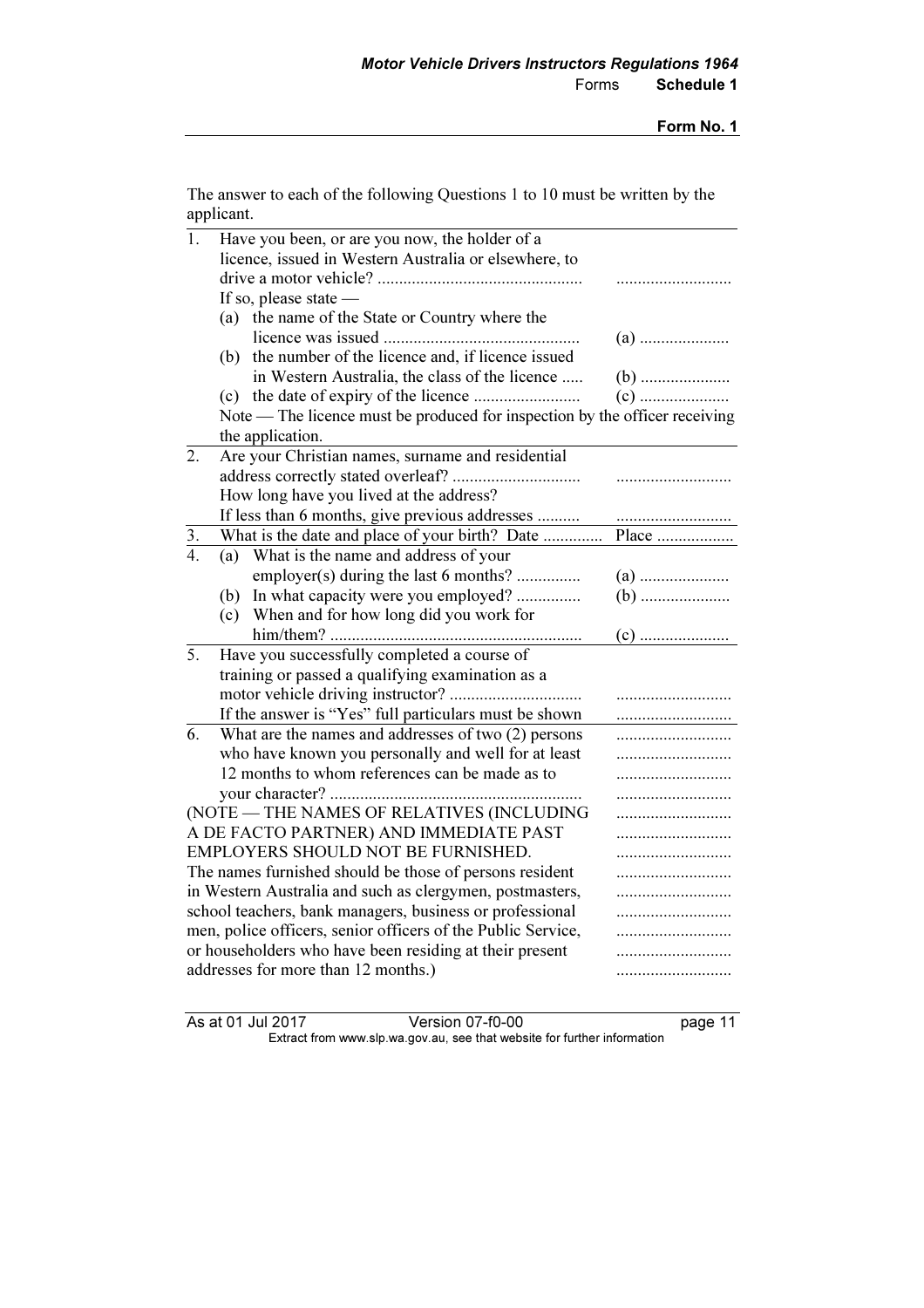|                                            |             |                                                                   |               | If answer is       |
|--------------------------------------------|-------------|-------------------------------------------------------------------|---------------|--------------------|
|                                            |             |                                                                   | "Yes" or "No" | "Yes" state type   |
|                                            |             |                                                                   |               | of visual aid used |
| 7.                                         |             | Do you wear spectacles or contact                                 |               |                    |
|                                            |             | lenses as a visual aid?                                           |               |                    |
|                                            |             |                                                                   | "Yes" or "No" | Particulars if     |
|                                            |             |                                                                   |               | answer is "Yes"    |
| 8.                                         |             | Do you suffer, or have you at any                                 |               |                    |
|                                            |             | time suffered from -                                              |               |                    |
|                                            |             |                                                                   |               |                    |
|                                            |             | (b) Frequent fainting or giddy                                    |               |                    |
|                                            |             |                                                                   |               |                    |
|                                            | (c)         |                                                                   | (c) (i)       |                    |
|                                            |             | (ii) If so, are you being                                         |               |                    |
|                                            |             | treated with insulin or                                           |               |                    |
|                                            |             | any other substance to                                            |               |                    |
|                                            |             | reduce blood sugar?                                               |               |                    |
|                                            |             | (d) Any permanent disability to                                   |               |                    |
|                                            |             | either hand or arm, either foot<br>or leg, or either eye, or from |               |                    |
|                                            |             |                                                                   |               |                    |
|                                            |             | (e) Any physical disability likely                                |               |                    |
|                                            |             | to affect your efficiency in                                      |               |                    |
|                                            |             | controlling a motor vehicle?                                      |               |                    |
| 9.                                         |             | Have you ever, in Western                                         |               |                    |
|                                            |             | Australia or elsewhere -                                          |               |                    |
|                                            |             | (a) been refused or disqualified                                  |               |                    |
|                                            |             | from obtaining a licence as a                                     |               |                    |
|                                            |             | driver or rider of a motor                                        |               |                    |
|                                            |             | vehicle, or as a motor vehicle                                    |               |                    |
|                                            |             | driving instructor; or                                            |               |                    |
|                                            |             | (b) having held such a licence,                                   |               |                    |
|                                            |             | had it suspended or cancelled?                                    |               |                    |
| (If the answer to any portion of questions |             |                                                                   |               |                    |
|                                            |             | 8 and 9 is "Yes", full particulars must be                        |               |                    |
|                                            | furnished.) |                                                                   |               |                    |

page 12 Version 07-f0-00 As at 01 Jul 2017 Extract from www.slp.wa.gov.au, see that website for further information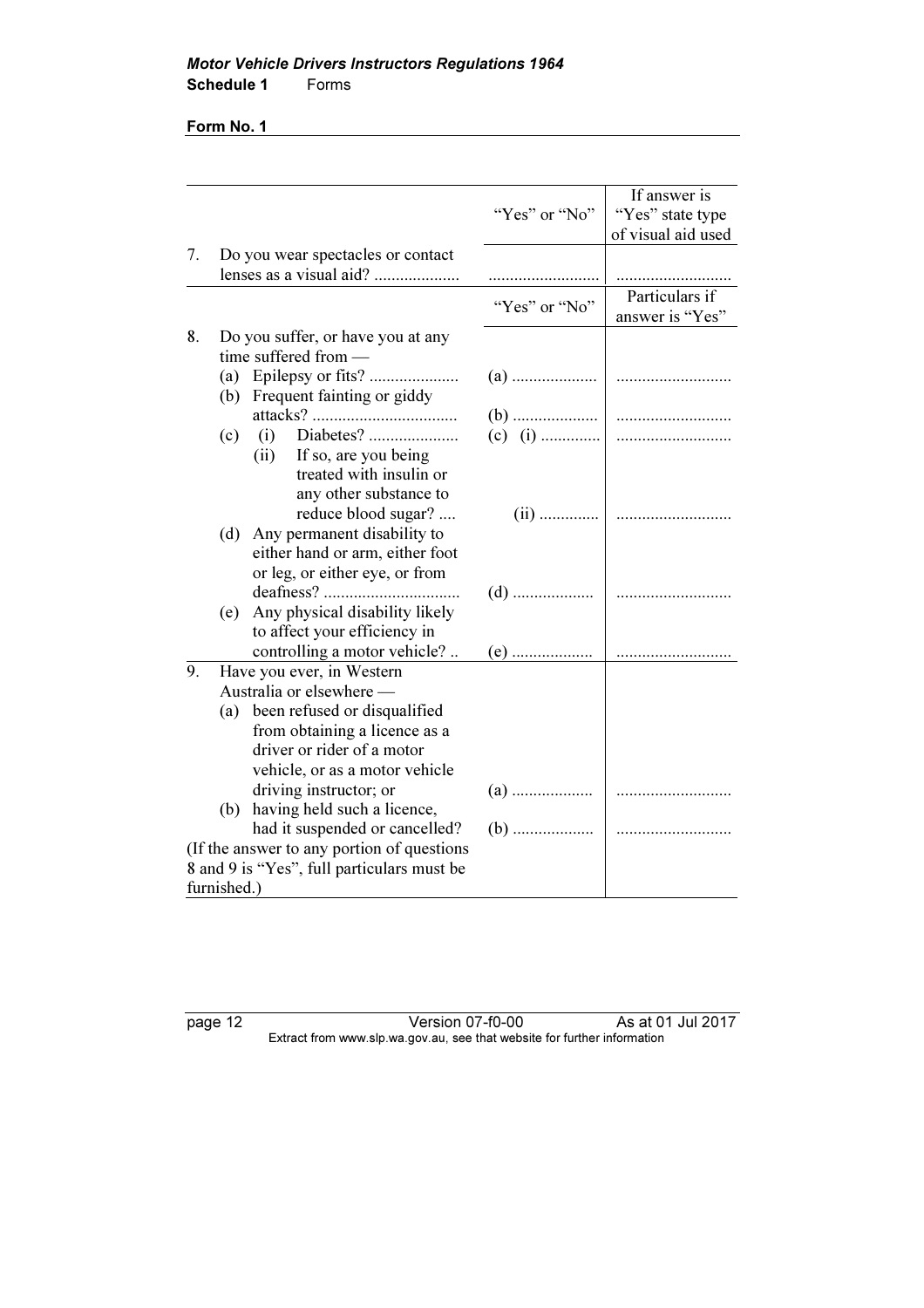| 10. Have you ever, in Western                                                                       |                         | $(a)$ , $(b)$ and $(c)$                                                                                                                                   |
|-----------------------------------------------------------------------------------------------------|-------------------------|-----------------------------------------------------------------------------------------------------------------------------------------------------------|
| Australia or elsewhere, been<br>convicted of -                                                      |                         | must each be<br>answered "Yes"<br>or $\omega$ .                                                                                                           |
| (a)<br>Driving a motor vehicle<br>(b)<br>whilst under the influence of<br>ANY OTHER OFFENCE?<br>(c) | $(a)$<br>$(b)$<br>$(c)$ | If the answer is<br>"Yes" to $(a)$ or<br>$(b)$ or $(c)$<br>particulars of<br>every case as<br>well as the<br>courts and dates<br>must be stated<br>below. |
|                                                                                                     |                         |                                                                                                                                                           |

 [Form 1 amended in Gazette 5 Sep 1968 p. 2685; 28 Jun 1973 p. 2451; 30 May 1975 p. 1605; 9 Jul 1976 p. 2368; 2 Feb 1982 p. 397; 24 May 1985 p. 1764; 10 Aug 1990 p. 3906; 20 Sep 1991 p. 4943; 27 Apr 2001 p. 2205-6; 30 Jun 2003 p. 2618.]

As at 01 Jul 2017 Version 07-f0-00 page 13 Extract from www.slp.wa.gov.au, see that website for further information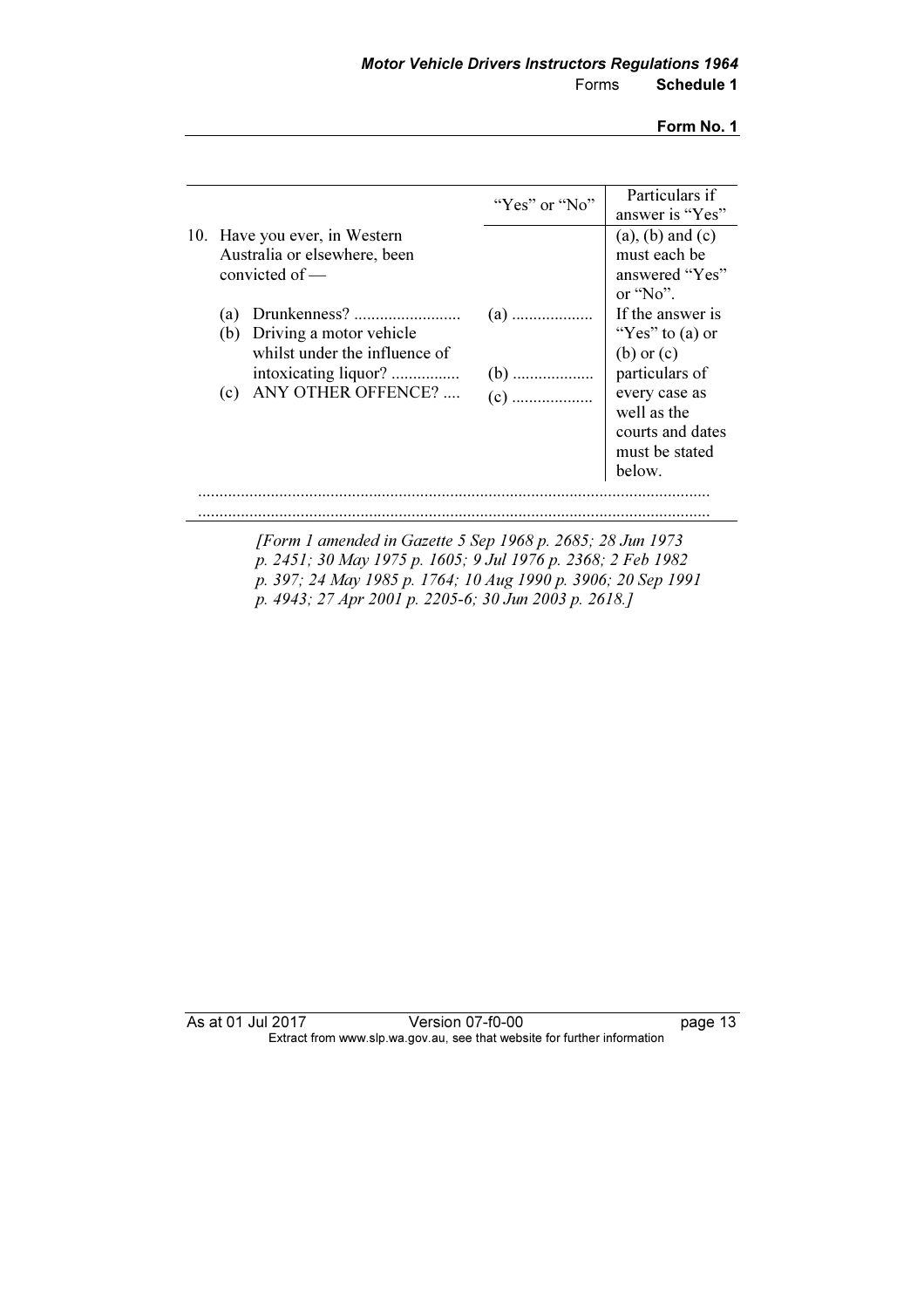#### Form No. 2

#### Western Australia

#### Motor Vehicle Drivers Instructors Act 1963

#### LICENCE

#### MOTOR VEHICLE DRIVING INSTRUCTOR'S LICENCE

| Unless sooner cancelled or suspended this licence remains in force                                                                                                                                                                                                 |
|--------------------------------------------------------------------------------------------------------------------------------------------------------------------------------------------------------------------------------------------------------------------|
| until                                                                                                                                                                                                                                                              |
| This licence is subject to any conditions endorsed hereunder and authorises<br>the holder to act as a driving instructor in respect of $-$                                                                                                                         |
| all classes of motor vehicles<br>*                                                                                                                                                                                                                                 |
| *<br>motor vehicles of the following class or classes:                                                                                                                                                                                                             |
|                                                                                                                                                                                                                                                                    |
|                                                                                                                                                                                                                                                                    |
|                                                                                                                                                                                                                                                                    |
|                                                                                                                                                                                                                                                                    |
| Fee $$22.60$ (one year).                                                                                                                                                                                                                                           |
|                                                                                                                                                                                                                                                                    |
| Director General                                                                                                                                                                                                                                                   |
| * Delete whichever inapplicable.                                                                                                                                                                                                                                   |
| [Form 2 inserted in Gazette 9 Jul 1976 p. 2368; amended in Gazette<br>16 Feb 1979 p. 426; 18 Dec 1981 p. 5193; 2 Feb 1982 p. 397;<br>20 Aug 1982 p. 3269; 26 Sep 1986 p. 3689; 8 Sep 1989 p. 3174;<br>7 Sep 1990 p. 4700; 24 May 1996 p. 2170; 31 Jan 1997 p. 674; |

13 May 1997 p. 2344; 12 May 1998 p. 2797.]

[Form 3 deleted in Gazette 9 Jul 1976 p. 2368.]

page 14 Version 07-f0-00 As at 01 Jul 2017 Extract from www.slp.wa.gov.au, see that website for further information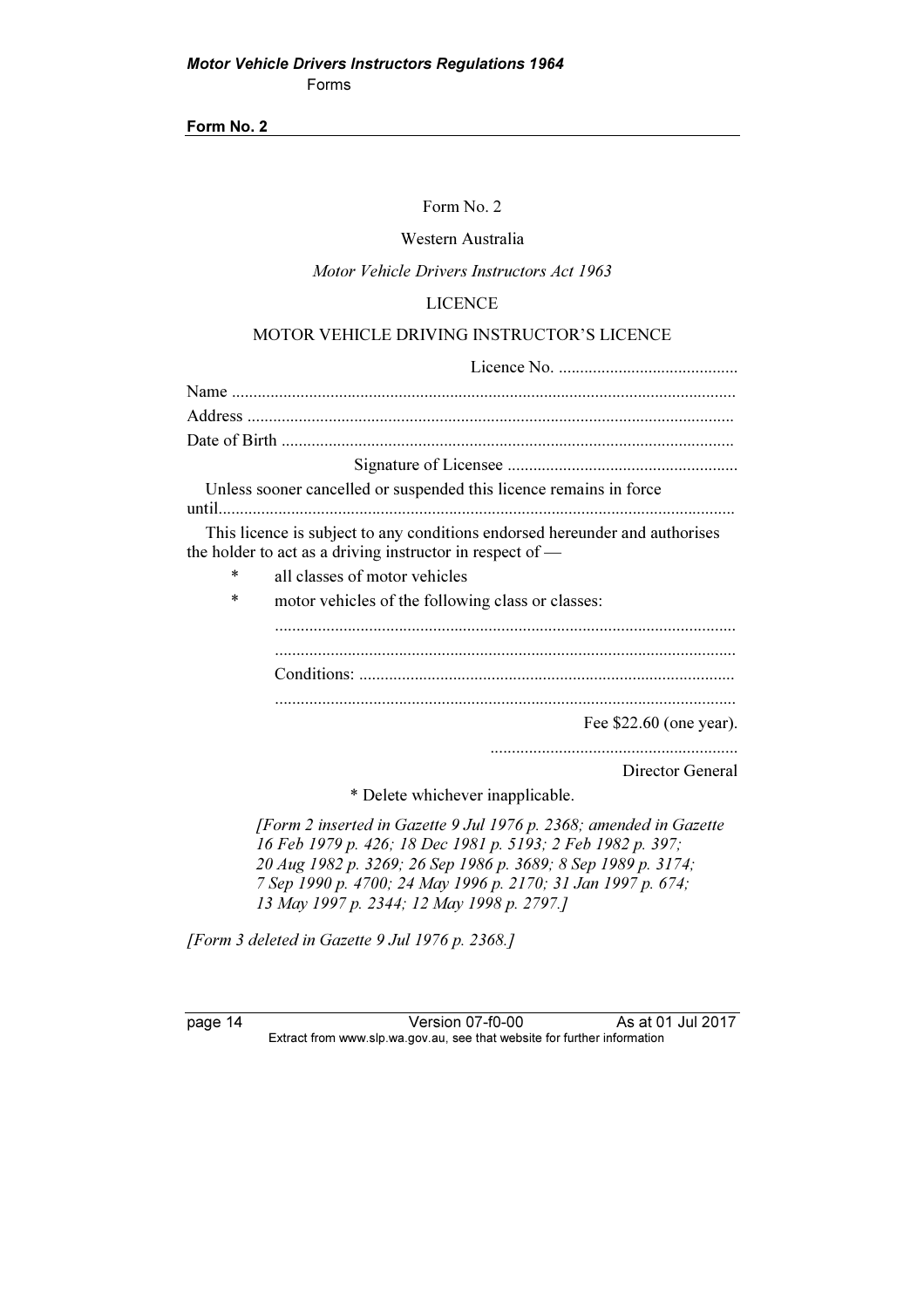## Schedule 2 — Prescribed bodies

 $[r. 12(1), 13A(1)(a)]$ 

- 1. Driver Training and Education Centre Pty Ltd trading as Driver Training and Education Centre
- 2. Road Transport Industry Training Committee Western Australia Inc
- 3. Institute of Driver Development Pty Ltd
- 4. Industries Services Training Pty Ltd
- 5. Midland College of TAFE, established under the Vocational Education and Training Act 1996
- 6. Arkery Pty Ltd trading as Skill Driving School
- 7. Bencable Pty Ltd trading as Achieve by Driving Together
- 8. Driving Improvement Consultancy (Tas) Pty. Ltd.
- 9. Crossrange Holdings Pty Ltd trading as Nationwide Transport Training
- 10. ETAS (WA) Pty Ltd
- 11. Shawsett Training Pty Ltd
- 12. Transport Training Centre (SA) Incorporated
- 13. Chiholm College of TAFE (NSW), established under the Technical and Further Education Commission Act 1990 of New South Wales
- 14. Wodonga College of TAFE (Vic), established under the Vocational Education and Training Act 1990 of Victoria
- 15. Transport Industries Skills Centre Incorporated (ACT)
- 16. Petya Pty Ltd trading as Drive Safe Australia WA
- 17. Job Drive and Skills Training Incorporated trading as B A Workforce
- 18. Jasmonie Pty Ltd trading as Miro Training Centre
- 19. R F Maling and S M Maling trading as ACT Training
- 20. Aegis Training Services Pty Ltd trading as Aegis Training Services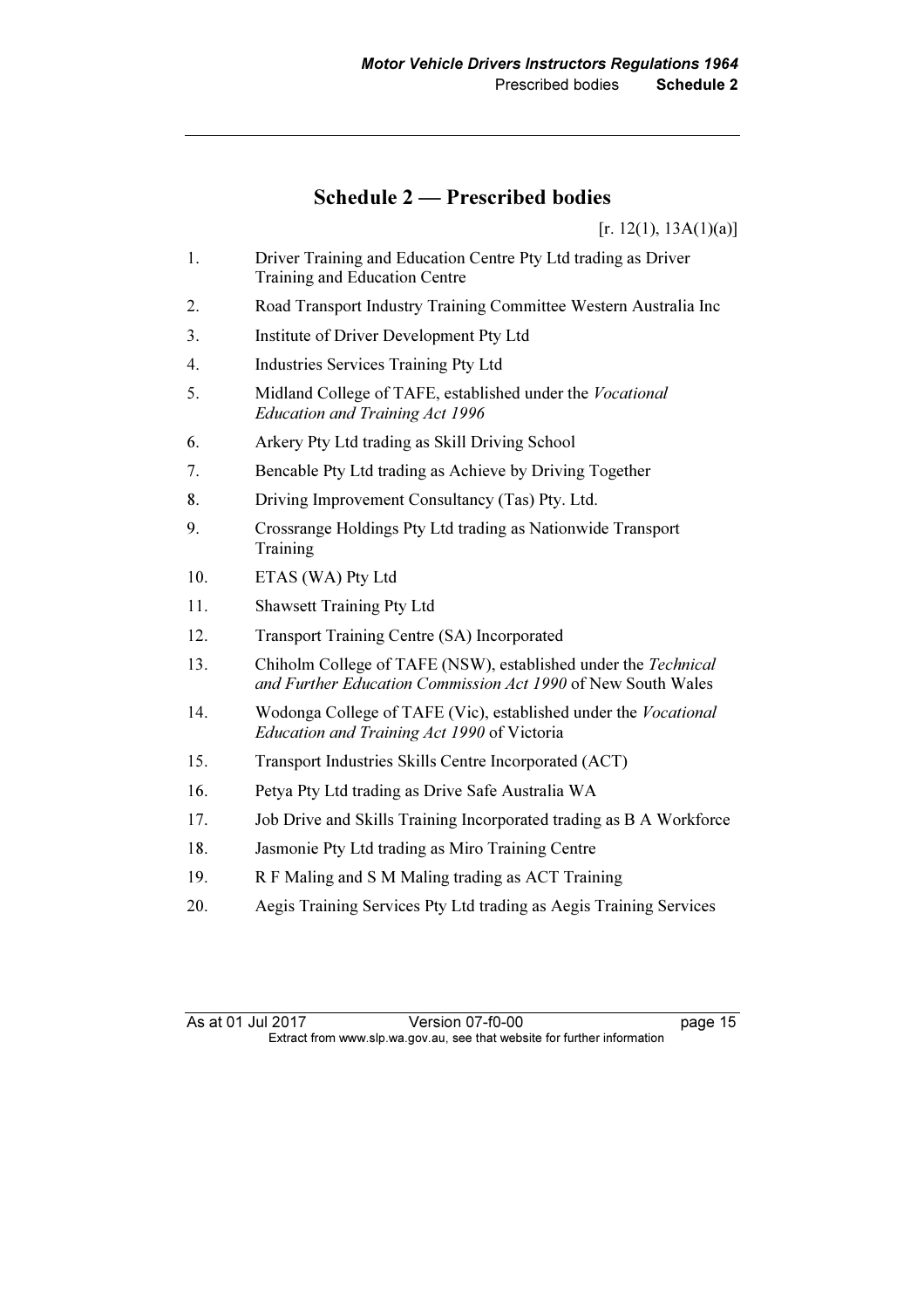[Schedule 2 inserted in Gazette 30 Jan 2001 p. 619-20; amended in Gazette 11 Mar 2003 p. 751; 18 Aug 2006 p. 3371; 9 Nov 2010 p. 5633; 8 Feb 2013 p. 869; 4 Nov 2014 p. 4207; 5 Apr 2016 p. 1030; 26 May 2017 p. 2634.]

page 16 Version 07-f0-00 As at 01 Jul 2017 Extract from www.slp.wa.gov.au, see that website for further information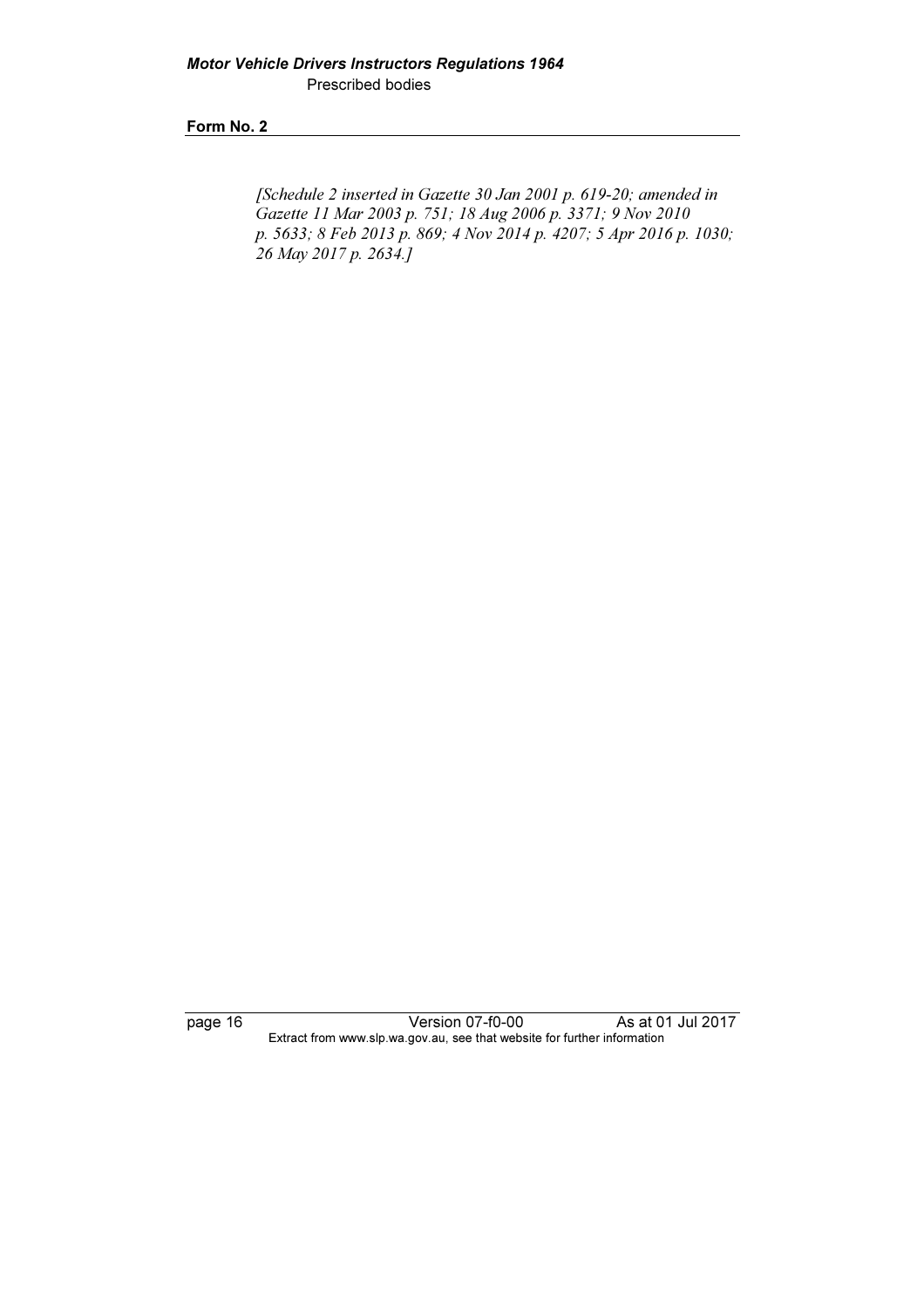## Schedule 3 — Classes of vehicles

 $[r. 12(2)]$ 

| <b>Class</b>  | Motor vehicle description                                                                                                                                                          |  |
|---------------|------------------------------------------------------------------------------------------------------------------------------------------------------------------------------------|--|
| R.            | A motor cycle or a motor carrier.                                                                                                                                                  |  |
| $\mathcal{C}$ | A motor vehicle, other than a motor cycle or motor<br>carrier, that has a GVM not exceeding 4.5 t and that is<br>equipped to seat not more than 12 adults including the<br>driver. |  |
| LR            | A motor vehicle, other than a motor cycle or motor<br>carrier, that $-$                                                                                                            |  |
|               | has a GVM not exceeding 4.5 t and that is<br>(a)<br>equipped to seat more than 12 adults including<br>the driver; or                                                               |  |
|               | has a GVM exceeding 4.5 t but not exceeding<br>(b)<br>8 t.                                                                                                                         |  |
| <b>MR</b>     | A motor vehicle, other than a motor cycle or motor<br>carrier, that has 2 axles and a GVM exceeding 8 t.                                                                           |  |
| HR            | A motor vehicle, other than a motor cycle or motor<br>carrier, that has 3 or more axles and a GVM exceeding 8 t.                                                                   |  |
| HC            | A motor vehicle that is attached to —                                                                                                                                              |  |
|               | a semi-trailer; or<br>(a)                                                                                                                                                          |  |
|               | a trailer that has a GVM exceeding 9 t.<br>(b)                                                                                                                                     |  |
| <b>MC</b>     | Any other motor vehicle.                                                                                                                                                           |  |
|               | [Schedule 3 inserted in Gazette 27 Apr 2001 p. 2206.]                                                                                                                              |  |
|               |                                                                                                                                                                                    |  |

As at 01 Jul 2017 Version 07-f0-00 page 17 Extract from www.slp.wa.gov.au, see that website for further information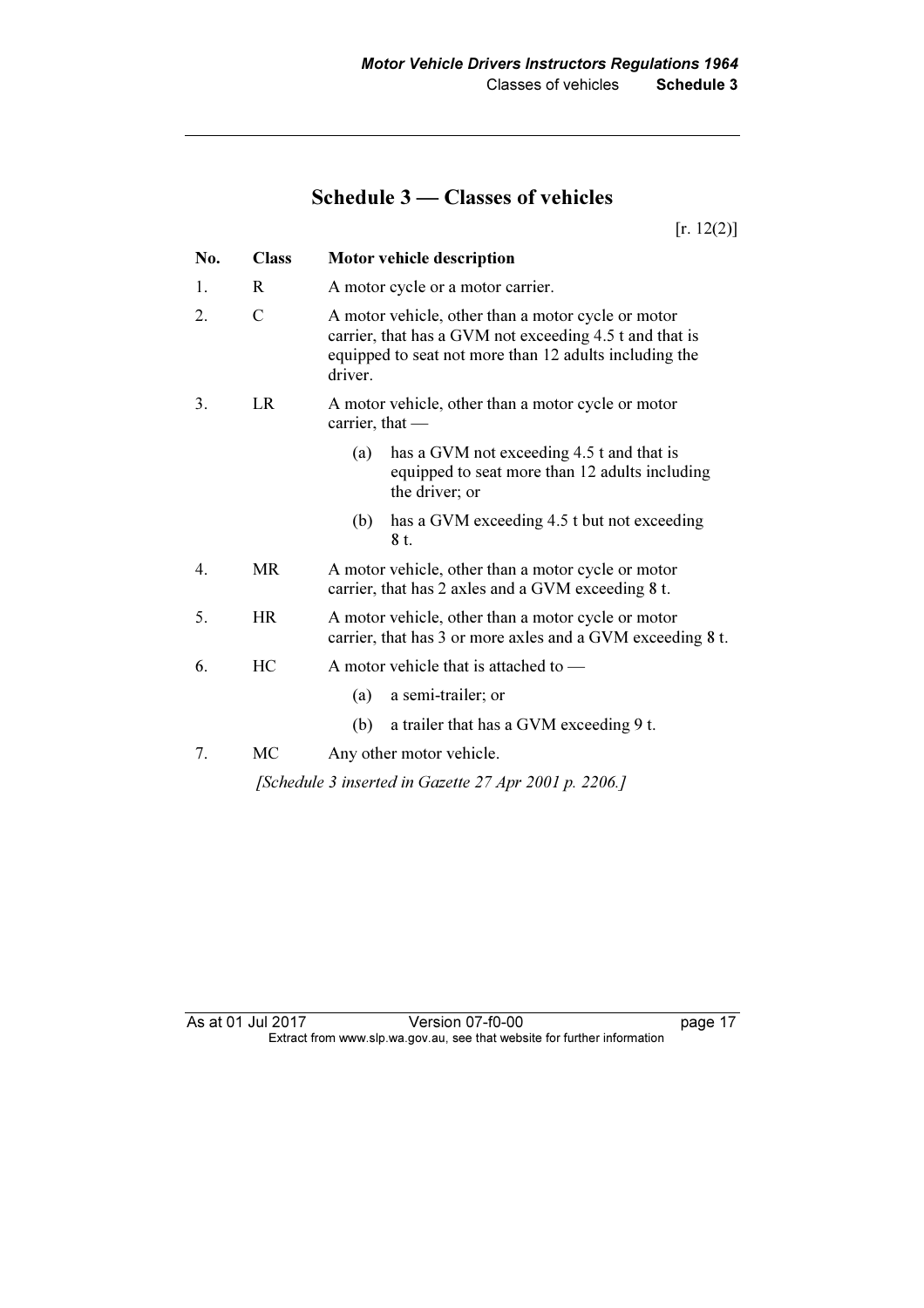## Schedule 4 — Scope of a licence or permit

[r. 12A]

| Column 1     | Column <sub>2</sub>                                                                                 |
|--------------|-----------------------------------------------------------------------------------------------------|
| <b>Class</b> | Other motor vehicles the licence or permit holder is<br>entitled to act as instructor in respect of |
| МC           | A motor vehicle of class HC, HR, MR or LR                                                           |
| HC.          | A motor vehicle of class HR, MR or LR                                                               |
| <b>HR</b>    | A motor vehicle of class MR or LR                                                                   |
| <b>MR</b>    | A motor vehicle of class LR                                                                         |
|              | [Schedule 4 inserted in Gazette 27 Apr 2001 p. 2206.]                                               |

page 18 Version 07-f0-00 As at 01 Jul 2017 Extract from www.slp.wa.gov.au, see that website for further information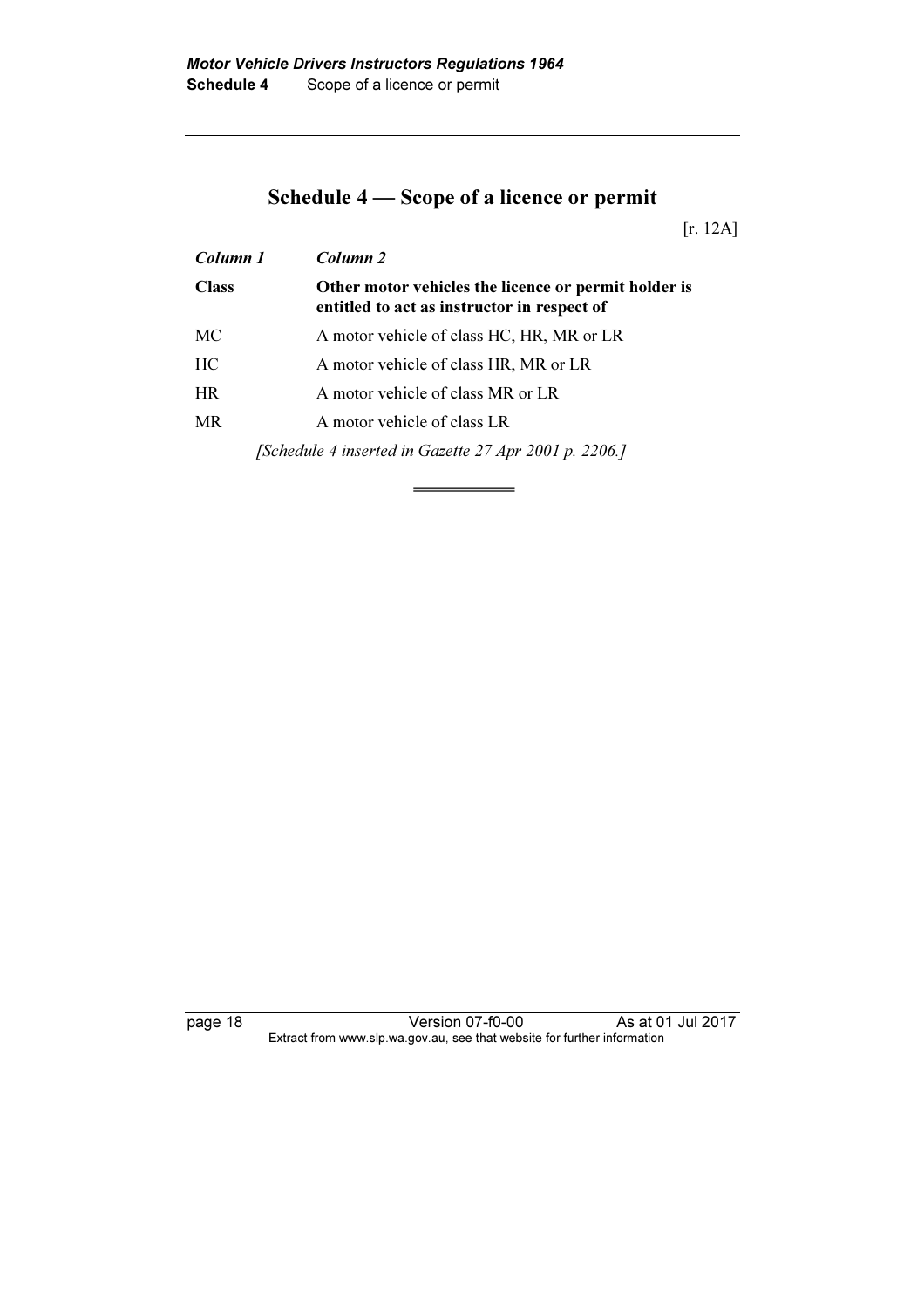#### **Notes**

 This is a compilation of the Motor Vehicle Drivers Instructors Regulations 1964 and includes the amendments made by the other written laws referred to in the following table. The table also contains information about any reprint.

| <b>Citation</b>                                       | Gazettal                    | Commencement |  |
|-------------------------------------------------------|-----------------------------|--------------|--|
| Motor Vehicle Drivers Instructors<br>Regulations 1964 | 10 Mar 1964<br>p. $1025-9$  | 10 Mar 1964  |  |
| Untitled regulations                                  | 5 Apr 1965<br>p. 985        | 5 Apr 1965   |  |
| Untitled regulations                                  | 5 Sep 1968<br>p. 2685       | 5 Sep 1968   |  |
| Untitled regulations                                  | 9 Feb 1970<br>p. 369        | 9 Feb 1970   |  |
| Untitled regulations                                  | 28 Jun 1973<br>p. 2451      | 1 Jul 1973   |  |
| Untitled regulations                                  | 30 May 1975<br>p. $1604-5$  | 1 Jun 1975   |  |
| Untitled regulations                                  | 9 Jul 1976<br>p. $2367 - 8$ | 9 Jul 1976   |  |
| Untitled regulations                                  | 29 Oct 1976<br>p. 4120      | 29 Oct 1976  |  |
| Untitled regulations                                  | 30 Jun 1978<br>p. 2142      | 30 Jun 1978  |  |
| Untitled regulations                                  | 16 Feb 1979<br>p. 426       | 16 Feb 1979  |  |

#### Compilation table

Reprint of the Motor Vehicle Drivers Instructors Regulations 1964 dated 21 May 1979 in Gazette 24 May 1979 p. 1369-76 (includes amendments listed above except those in Gazette 16 Feb 1979 p. 426)

| Motor Vehicle Drivers Instructors<br>Amendment Regulations 1981 $^2$    | 18 Dec 1981<br>p. 5193 | 18 Dec 1981           |
|-------------------------------------------------------------------------|------------------------|-----------------------|
| Motor Vehicle Drivers Instructors<br><b>Amendment Regulations 1982</b>  | 2 Feb 1982<br>p. 397   | 2 Feb 1982 (see r. 2) |
| Motor Vehicle Drivers Instructors<br>Amendment Regulations (No. 3) 1982 | 20 Aug 1982<br>p. 3269 | 1 Oct 1982 (see r. 2) |
| Motor Vehicle Drivers Instructors<br><b>Amendment Regulations 1984</b>  | 31 Aug 1984<br>p. 2782 | 31 Aug 1984           |

1

As at 01 Jul 2017 Version 07-f0-00 page 19 Extract from www.slp.wa.gov.au, see that website for further information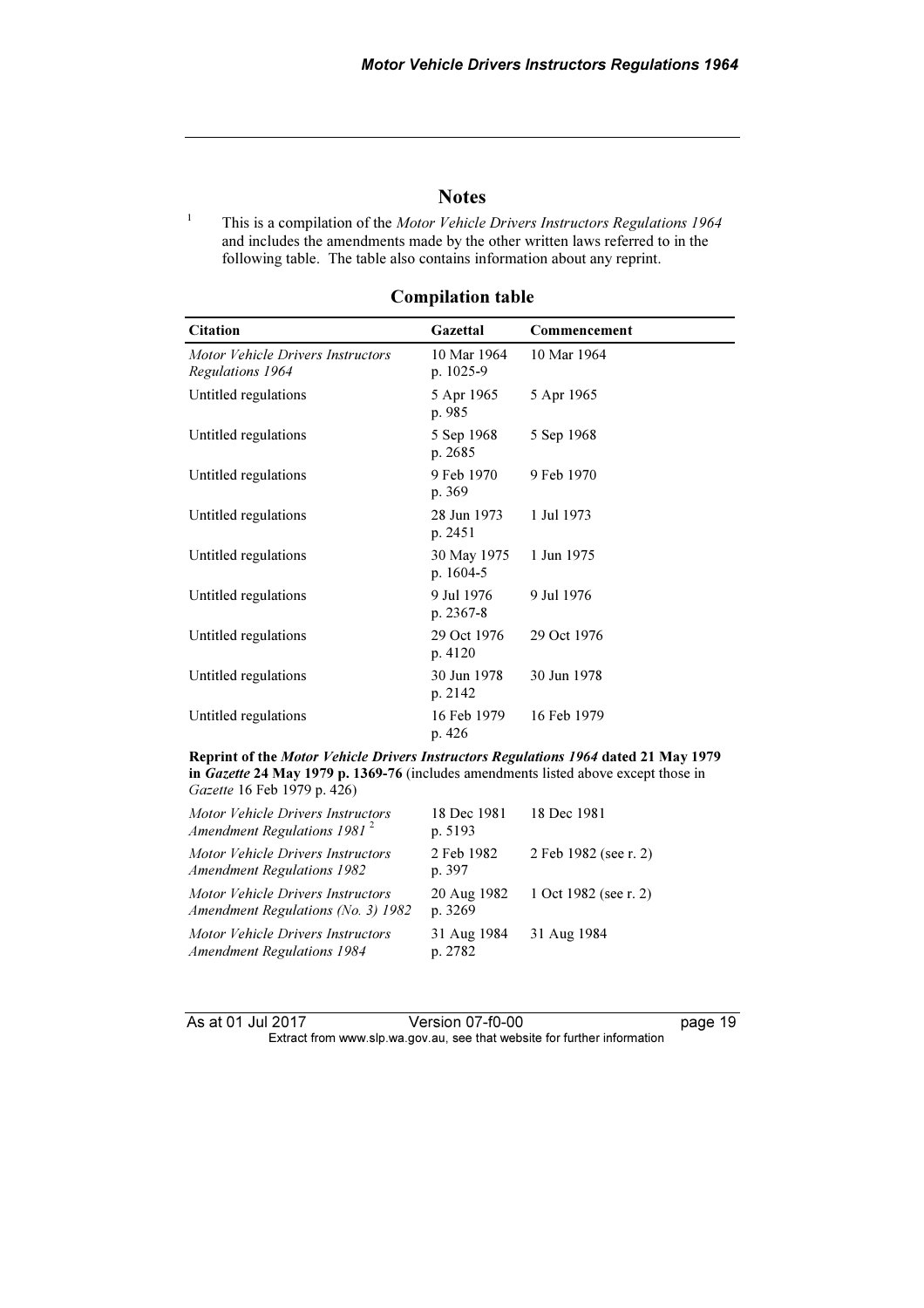| <b>Citation</b>                                                                                                          | Gazettal                                                               | Commencement                                                   |  |
|--------------------------------------------------------------------------------------------------------------------------|------------------------------------------------------------------------|----------------------------------------------------------------|--|
| Motor Vehicle Drivers Instructors<br><b>Amendment Regulations 1985</b>                                                   | 24 May 1985<br>p. 1764                                                 | 24 May 1985                                                    |  |
| Motor Vehicle Drivers Instructors<br><b>Amendment Regulations 1986</b>                                                   | 26 Sep 1986<br>p. 3689                                                 | 1 Oct 1986 (see r. 2)                                          |  |
| Motor Vehicle Drivers Instructors<br><b>Amendment Regulations 1987</b>                                                   | 15 Jan 1988<br>p. 76                                                   | 15 Jan 1988                                                    |  |
| Motor Vehicle Drivers Instructors<br><b>Amendment Regulations 1988</b>                                                   | 10 Jun 1988<br>p. 1906                                                 | 10 Jun 1988                                                    |  |
| Motor Vehicle Drivers Instructors<br><b>Amendment Regulations 1989</b>                                                   | 8 Sep 1989<br>p. 3174                                                  | 1 Oct 1989 (see r. 2)                                          |  |
| Motor Vehicle Drivers Instructors<br><b>Amendment Regulations 1990</b>                                                   | 10 Aug 1990<br>p. 3906                                                 | 10 Aug 1990                                                    |  |
| Motor Vehicle Drivers Instructors<br>Amendment Regulations (No. 2) 1990                                                  | 7 Sep 1990<br>p. 4700                                                  | 1 Oct 1990 (see r. 2)                                          |  |
| Motor Vehicle Drivers Instructors<br><b>Amendment Regulations 1991</b>                                                   | 20 Sep 1991<br>p. 4943                                                 | 1 Oct 1991 (see r. 2)                                          |  |
| Motor Vehicles Instructors<br>Amendment Regulations 1996 <sup>3</sup>                                                    | 24 May 1996<br>p. 2170                                                 | 1 Jun 1996 (see r. 2)                                          |  |
| Motor Vehicle Drivers Instructors<br><b>Amendment Regulations 1997</b>                                                   | 31 Jan 1997<br>p. 674                                                  | 1 Feb 1997 (see r. 2 and <i>Gazette</i><br>31 Jan 1997 p. 613) |  |
| Motor Vehicle Drivers Instructors<br>Amendment Regulations (No. 2) 1997                                                  | 13 May 1997<br>p. 2343-4                                               | 1 Jul 1997 (see r. 2)                                          |  |
| Motor Vehicle Drivers Instructors<br><b>Amendment Regulations 1998</b>                                                   | 12 May 1998<br>p. 2796-7                                               | 1 Jul 1998 (see r. 2)                                          |  |
| Reprint of the Motor Vehicle Drivers Instructors Regulations 1964 as at 2 Jul 1999<br>(includes amendments listed above) |                                                                        |                                                                |  |
| Motor Vehicle Drivers Instructors<br>Amendment Regulations (No. 3) 2000                                                  | 17 May 2000<br>p. 2432                                                 | 1 Jul 2000 (see r. 2)                                          |  |
| Motor Vehicle Drivers Instructors<br><b>Amendment Regulations 2001</b>                                                   | 30 Jan 2001<br>p. 618-20                                               | 5 Feb 2001 (see r. 2)                                          |  |
| Motor Vehicle Drivers Instructors<br><b>Amendment Regulations</b><br>(No. 2) $2001^4$                                    | 27 Apr 2001<br>p. 2203-8<br>(as amended<br>13 Jul 2001<br>p. $3471-2)$ | 7 May 2001 (see r. 2)                                          |  |
| Motor Vehicle Drivers Instructors<br>Amendment Regulations (No. 3) 2001                                                  | 29 Jun 2001<br>p. 3255                                                 | 1 Aug 2001 (see r. 2)                                          |  |
| Motor Vehicle Drivers Instructors<br><b>Amendment Regulations 2002</b>                                                   | 17 May 2002<br>p. 2567-8                                               | 1 Jul 2002 (see r. 2)                                          |  |

page 20 **Version 07-f0-00** As at 01 Jul 2017 Extract from www.slp.wa.gov.au, see that website for further information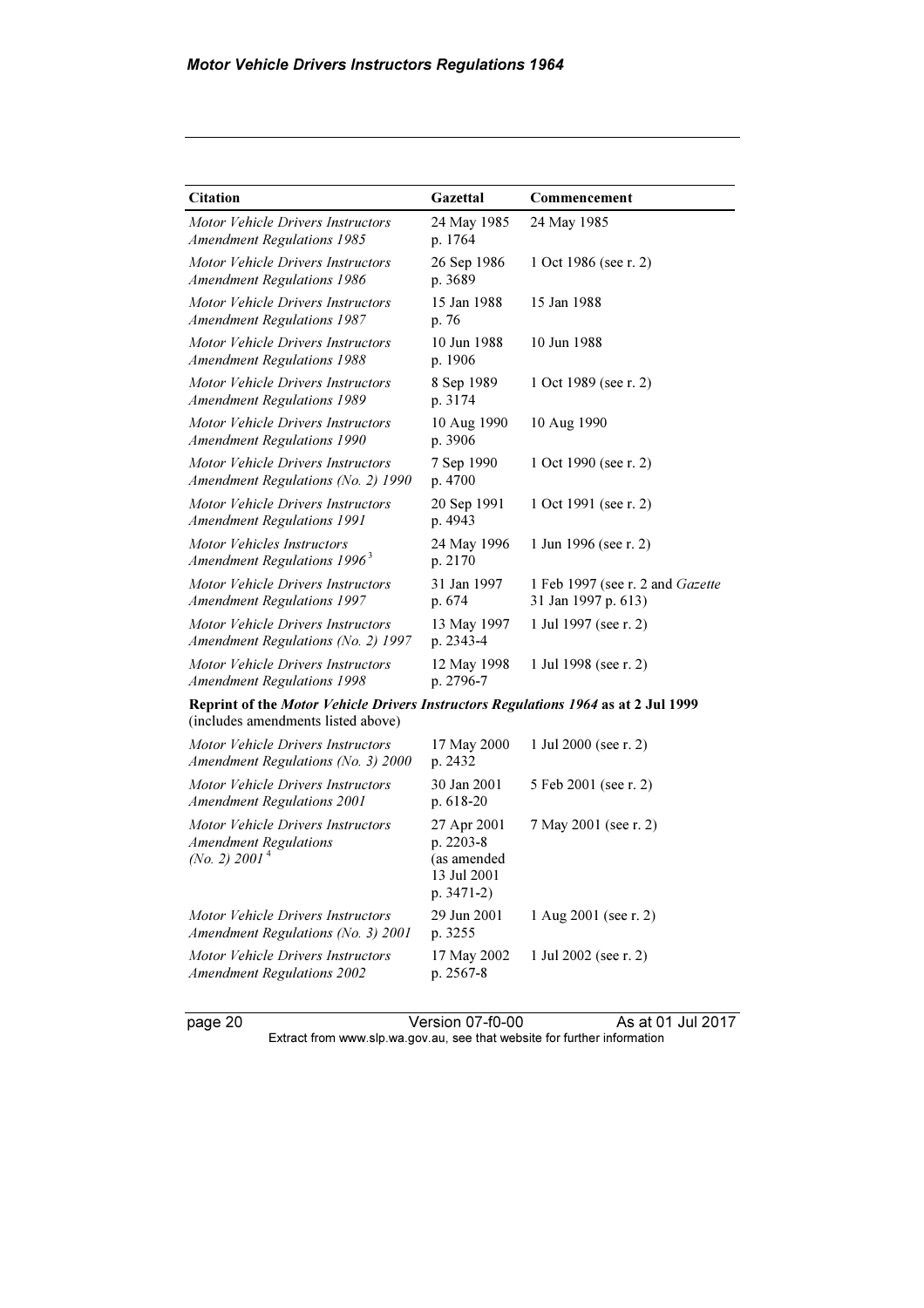| <b>Citation</b>                                                                                                           | Gazettal                   | Commencement                                                                                                                                       |  |
|---------------------------------------------------------------------------------------------------------------------------|----------------------------|----------------------------------------------------------------------------------------------------------------------------------------------------|--|
| Reprint of the Motor Vehicle Drivers Instructors Regulations 1964 as at 5 Jul 2002<br>(includes amendments listed above)  |                            |                                                                                                                                                    |  |
| Motor Vehicle Drivers Instructors<br><b>Amendment Regulations 2003</b>                                                    | 11 Mar 2003<br>p. 751      | 11 Mar 2003                                                                                                                                        |  |
| Motor Vehicle Drivers Instructors<br>Amendment Regulations (No. 2) 2003                                                   | 20 May 2003<br>p. 1799     | 1 Jul 2003 (see r. 2)                                                                                                                              |  |
| Equality of Status Subsidiary<br><b>Legislation Amendment</b><br>Regulations 2003 Pt. 27                                  | 30 Jun 2003<br>p. 2581-638 | 1 Jul 2003 (see r. 2 and Gazette<br>30 Jun 2003 p. 2579)                                                                                           |  |
| Motor Vehicle Drivers Instructors<br>Amendment Regulations (No. 2) 2004                                                   | 28 May 2004<br>p. 1841     | 1 Jul 2004 (see r. 2)                                                                                                                              |  |
| Motor Vehicle Drivers Instructors<br>Amendment Regulations (No. 3) 2004                                                   | 30 Dec 2004<br>p. 6954     | 1 Jan 2005 (see r. 2 and Gazette<br>31 Dec 2004 p. 7130)                                                                                           |  |
| Motor Vehicle Drivers Instructors<br>Amendment Regulations (No. 2) 2005                                                   | 27 May 2005<br>p. 2304     | 1 Jul 2005 (see r. 2)                                                                                                                              |  |
| Motor Vehicle Drivers Instructors<br>Amendment Regulations (No. 4) 2006                                                   | 23 Jun 2006<br>p. 2222-3   | 1 Jul 2006 (see r. 2)                                                                                                                              |  |
| Motor Vehicle Drivers Instructors<br>Amendment Regulations (No. 3) 2006                                                   | 11 Jul 2006<br>p. 2545-6   | 11 Jul 2006                                                                                                                                        |  |
| Reprint 4: The Motor Vehicle Drivers Instructors Regulations 1964 as at 11 Aug 2006<br>(includes amendments listed above) |                            |                                                                                                                                                    |  |
| Motor Vehicle Drivers Instructors<br><b>Amendment Regulations 2006</b>                                                    | 18 Aug 2006<br>p. 3371     | 18 Aug 2006                                                                                                                                        |  |
| Motor Vehicle Drivers Instructors<br>Amendment Regulations (No. 2) 2006                                                   | 28 Nov 2006<br>p. 4894     | 4 Dec 2006 (see r. 2 and <i>Gazette</i><br>28 Nov 2006 p. 4889)                                                                                    |  |
| Motor Vehicle Drivers Instructors<br><b>Amendment Regulations 2007</b>                                                    | 22 Jun 2007<br>p. 2875-6   | r. 1 and 2:22 Jun 2007<br>(see r. $2(a)$ );<br>Regulations other than r. 1 and 2:<br>23 Jun 2007 (see r. 2(b))                                     |  |
| Motor Vehicle Drivers Instructors<br>Amendment Regulations (No. 2) 2007                                                   | 22 Jun 2007<br>p. 2876-7   | r. 1 and 2: 22 Jun 2007<br>(see r. $2(a)$ );<br>Regulations other than r. 1 and 2:<br>1 Jul 2007 (see r. 2(b))                                     |  |
| Motor Vehicle Drivers Instructors<br>Amendment (Road Traffic)<br>Regulations 2008                                         | 13 Jun 2008<br>p. 2524-5   | r. 1 and 2: 13 Jun 2008<br>(see r. $2(a)$ );<br>Regulations other than r. 1 and 2:<br>30 Jun 2008 (see r. 2(b) and<br>Gazette 10 Jun 2008 p. 2471) |  |

Reprint 5: The *Motor Vehicle Drivers Instructors Regulations 1964* as at 5 Dec 2008<br>(includes amendments listed above)

As at 01 Jul 2017 Version 07-f0-00 page 21 Extract from www.slp.wa.gov.au, see that website for further information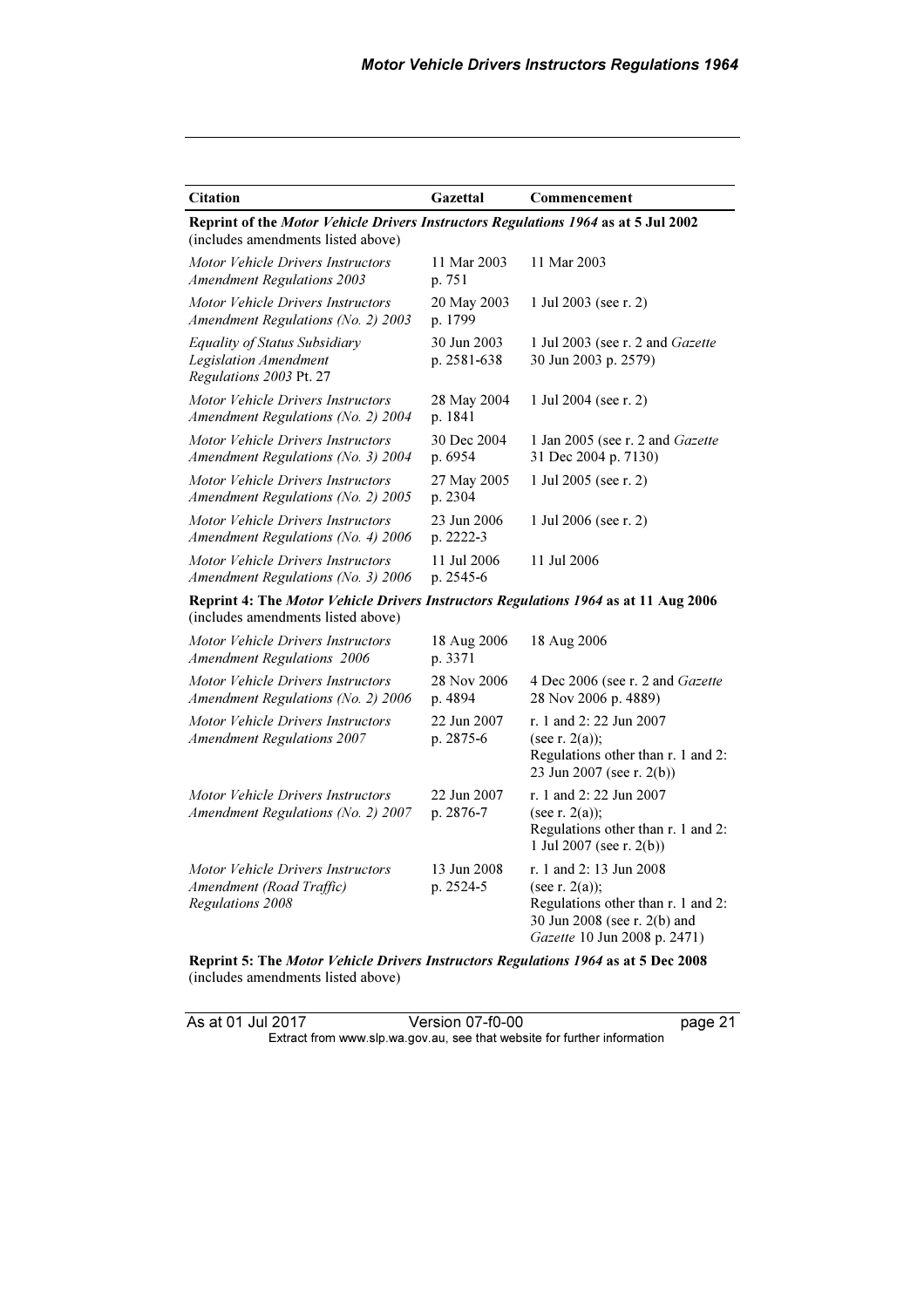| <b>Citation</b>                                                                                                          | Gazettal                 | Commencement                                                                                                     |
|--------------------------------------------------------------------------------------------------------------------------|--------------------------|------------------------------------------------------------------------------------------------------------------|
| Motor Vehicle Drivers Instructors<br><b>Amendment Regulations 2010</b>                                                   | 4 Jun 2010<br>p. 2485-6  | r. 1 and 2: 4 Jun 2010<br>(see r. $2(a)$ );<br>Regulations other than r. 1 and 2:<br>1 Jul 2010 (see r. $2(b)$ ) |
| Motor Vehicle Drivers Instructors<br>Amendment Regulations (No. 2) 2010                                                  | 9 Nov 2010<br>p. 5632-3  | r. 1 and 2: 9 Nov 2010<br>(see $r. 2(a)$ );<br>Regulations other than r. 1 and 2:<br>10 Nov 2010 (see r. 2(b))   |
| Motor Vehicle Drivers Instructors<br><b>Amendment Regulations 2011</b>                                                   | 7 Jun 2011<br>p. 2062-3  | r. 1 and 2: 7 Jun 2011<br>(see r. $2(a)$ );<br>Regulations other than r. 1 and 2:<br>1 Jul 2011 (see r. 2(b))    |
| Reprint 6: The Motor Vehicle Drivers Instructors Regulations 1964 as at 9 Mar 2012<br>(includes amendments listed above) |                          |                                                                                                                  |
| Motor Vehicle Drivers Instructors<br><b>Amendment Regulations 2013</b>                                                   | 8 Feb 2013<br>p. 868-9   | r. 1 and 2: 8 Feb 2013<br>(see r. $2(a)$ );<br>Regulations other than r. 1 and 2:<br>9 Feb 2013 (see r. 2(b))    |
| Motor Vehicle Drivers Instructors<br>Amendment Regulations (No. 2) 2012                                                  | 19 Feb 2013<br>p. 997    | r. 1 and 2: 19 Feb 2013<br>(see r. $2(a)$ );<br>Regulations other than r. 1 and 2:<br>20 Feb 2013 (see r. 2(b))  |
| Motor Vehicle Drivers Instructors<br>Amendment Regulations (No. 2) 2013                                                  | 28 Jun 2013<br>p. 2803-4 | r. 1 and 2:28 Jun 2013<br>(see r. $2(a)$ );<br>Regulations other than r. 1 and 2:<br>29 Jun 2013 (see r. 2(b))   |
| Motor Vehicle Drivers Instructors<br>Amendment Regulations (No. 4) 2013                                                  | 28 Jun 2013<br>p. 2804-5 | r. 1 and 2:28 Jun 2013<br>(see r. $2(a)$ );<br>Regulations other than r. 1 and 2:<br>1 Jul 2013 (see r. 2(b))    |
| Motor Vehicle Drivers Instructors<br>Amendment Regulations (No. 2) 2014                                                  | 13 Jun 2014<br>p. 1904-5 | r. 1 and 2: 13 Jun 2014<br>(see r. $2(a)$ );<br>Regulations other than r. 1 and 2:<br>1 Jul 2014 (see r. 2(b))   |
| Motor Vehicle Drivers Instructors<br>Amendment Regulations (No. 3) 2014                                                  | 4 Nov 2014<br>p. 4207    | r. 1 and 2: 4 Nov 2014<br>(see r. $2(a)$ );<br>Regulations other than r. 1 and 2:<br>5 Nov 2014 (see r. 2(b))    |

page 22 Version 07-f0-00 As at 01 Jul 2017 Extract from www.slp.wa.gov.au, see that website for further information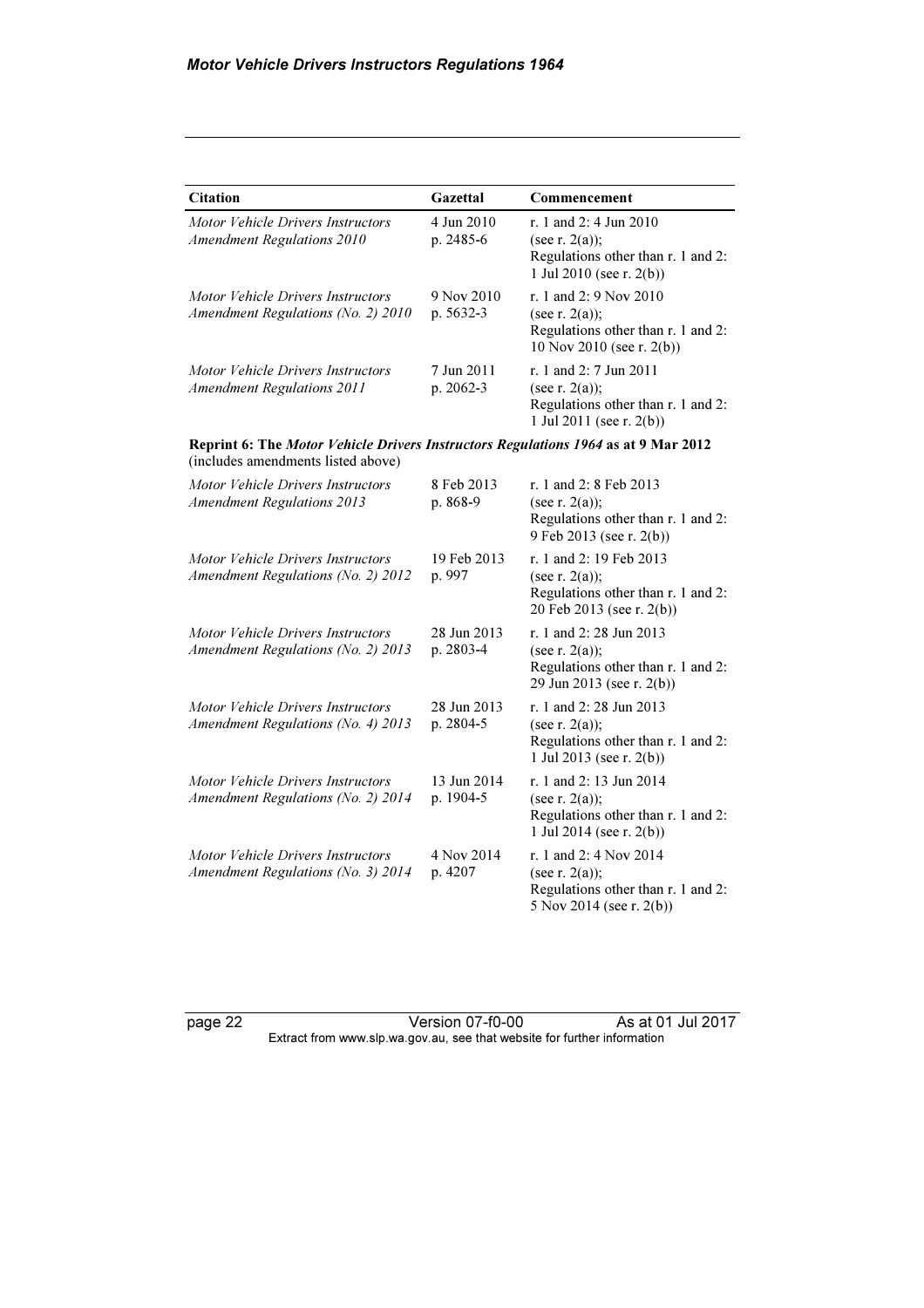| <b>Citation</b>                                                                                                          | Gazettal                    | Commencement                                                                                                                                      |
|--------------------------------------------------------------------------------------------------------------------------|-----------------------------|---------------------------------------------------------------------------------------------------------------------------------------------------|
| Motor Vehicle Drivers Instructors<br><b>Amendment Regulations 2014</b>                                                   | 8 Jan 2015<br>p. 57-9       | r. 1 and 2: 8 Jan 2015<br>(see r. $2(a)$ );<br>Regulations other than r. 1 and 2:<br>27 Apr 2015 (see r. 2(b) and<br>Gazette 17 Apr 2015 p. 1371) |
| Motor Vehicle Drivers Instructors<br><b>Amendment Regulations 2015</b>                                                   | 29 May 2015<br>p. 1882-3    | r. 1 and 2:29 May 2015<br>(see r. $2(a)$ );<br>Regulations other than r. 1 and 2:<br>1 Jul 2015 (see r. 2(b))                                     |
| Reprint 7: The Motor Vehicle Drivers Instructors Regulations 1964 as at 2 Oct 2015<br>(includes amendments listed above) |                             |                                                                                                                                                   |
| Motor Vehicle Drivers Instructors<br><b>Amendment Regulations 2016</b>                                                   | 5 Apr 2016<br>p. 1030       | r. 1 and 2: 5 Apr 2016<br>(see r. $2(a)$ );<br>Regulations other than r. 1 and 2:<br>6 Apr 2016 (see r. 2(b))                                     |
| <b>Transport Regulations Amendment</b><br>(Fees and Charges) Regulations<br>$(No. 2)$ 2016 Pt. 3                         | 14 Jun 2016<br>p. 1987-2003 | 1 Jul 2016 (see r. $2(b)$ )                                                                                                                       |
| Motor Vehicle Drivers Instructors<br><b>Amendment Regulations 2017</b>                                                   | 26 May 2017<br>p. 2634      | r. 1 and 2: 26 May 2017<br>(see r. $2(a)$ );<br>Regulations other than r. 1 and 2:<br>27 May 2017 (see r. 2(b))                                   |
| <b>Transport Regulations Amendment</b><br>(Fees and Charges) Regulations<br>$(No. 2)$ 2017 Pt. 3                         | 23 Jun 2017<br>p. 3253-78   | 1 Jul 2017 (see r. $2(b)$ )                                                                                                                       |

2 These regulations were repealed by the Motor Vehicle Drivers Instructors Amendment Regulations (No. 2) 1982 (published in Gazette 26 Mar 1982 p. 1073).

 $3$  The Motor Vehicles Instructors Amendment Regulations 1996 r. 6 is a transitional provision that is of no further effect.

4 The Motor Vehicle Drivers Instructors Amendment Regulations (No. 2) 2001 r. 9 and Sch. 1 and 2 are transitional and saving provisions that are of no further effect.

| As at 01 Jul 2017 | Version 07-f0-00                                                         | page 23 |
|-------------------|--------------------------------------------------------------------------|---------|
|                   | Extract from www.slp.wa.gov.au, see that website for further information |         |
|                   |                                                                          |         |
|                   |                                                                          |         |